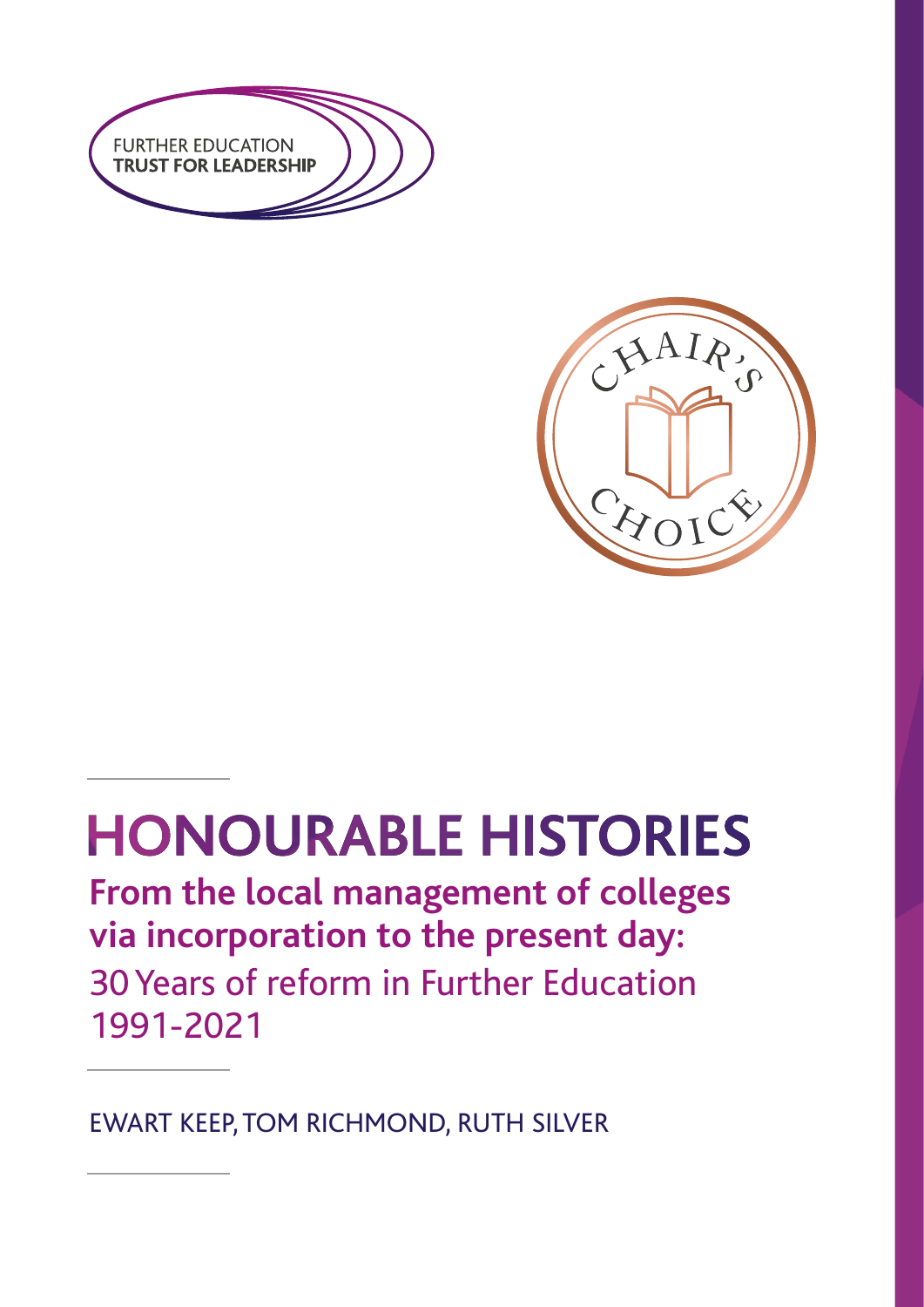2

### **CONTENTS**

**Foreword by Dame Ruth Silver Preface: Reflections on the Chronology Introduction From LMC via Incorporation to NOW: 30Years of changes and impacts in Further Education 1991-2021 13 References** 30

**Acknowledgements** 

|         | 3  |
|---------|----|
|         | 5  |
|         | 7  |
|         | 11 |
| hanges: |    |
|         | 13 |

#### **Ewart Keep**

Professor Ewart Keep has been a full-time researcher on educations, training and skills for 32 years, and is the director of the Centre on Skills, Knowledge and Organisational Performance (SKOPE) at the University of Oxford. He has written extensively on the impact of skills on economic performance, as well as on lifelong learning, apprenticeships, the incetives to learn, employers' attitudes towards skills and trainings, skills utilisation and workplace innovation, higher education policy, and the formulation and implentation of skills policy across the UK.

#### **Tom Richmond**

Tom Richmond is the founder and director of the EDSK think tank, which designs new and better ways for policymakers and educators to help every learner succeed – particularly those from disadvantaged backgrounds. He has previously held numerous policy and research roles across the education, skills and welfare sector, including working at three Westminster think tanks and two multinational companies. He also spent two years as an advisor to ministers at the Department for Education, first under Michael Gove and then Nicky Morgan, as well as teaching in schools and colleges for six years.

#### **Dame Ruth Silver**

Dame Ruth is the President of the Further Education Trust for Leadership, which is an independent think tank focusing on the leadership of thinking in the FE and skills system. Ruth was a member of the recent joint Royal Society and British Academy review group on their report, 'Harnessing educational research' published October 2018.

She was for 17 years the Principal of Lewisham College, a large vocational further education London college serving a diverse and multicultural population, offering inspiring and challenging courses, with widening access into education and onwards to economic life at the core of the curriculum.

## **ABOUT FETL**

## **ABOUT THE AUTHORS**

**The Further Education Trust for Leadership's vision is of a further education sector that is valued and respected for:**

- Innovating constantly to meet the needs of learners, communities and employers;
- Preparing for the long term as well as delivering in the short term; and
- Sharing fresh ideas generously and informing practice with knowledge.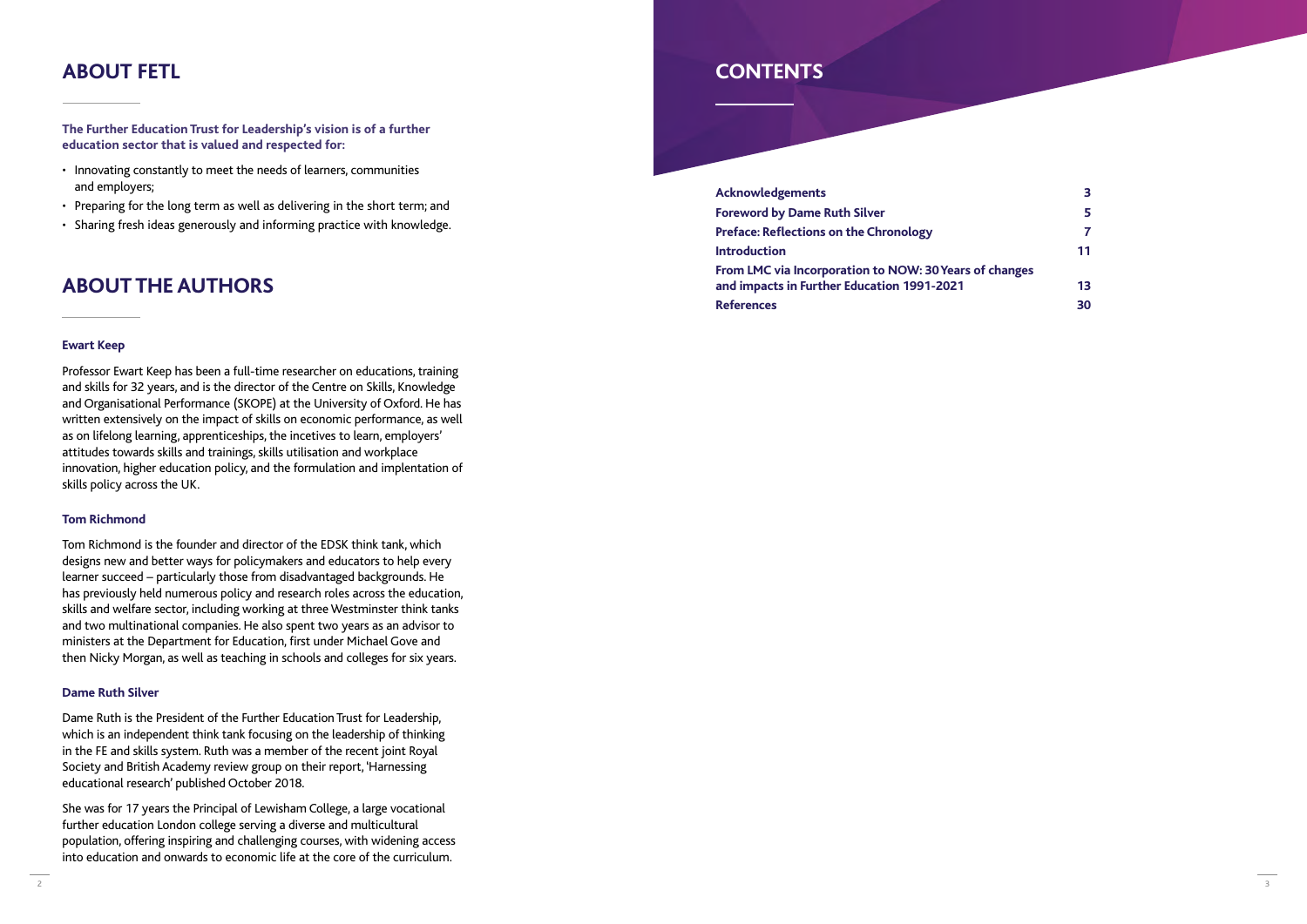### **FOREWORD**

#### **Dame Ruth Silver**

Everyone who has worked in or around further education and skills for any length of time will have been frustrated by the shortness of policy memory in the sector, particularly at the level of policymaking. The churn in political leadership in FE is notorious, and is almost matched by the turnover in the civil service. Further education (including colleges and independent training providers, and encompassing everything from workplace learning and adult and community education to higher-level vocational training and foundation degrees) often serves as a kind of apprenticeship for rising politicians who work briefly with the sector before moving on to other things. Furthermore, most politicians know little of FE when they first encounter it and even those who have some understanding of it have a hard time convincing their privileged, privately educated colleagues in the Treasury of its value and relevance.

With each change at the level of senior policymaking, it seems we have to reinvent the wheel, making our case once again, often defending the sector against either cuts or ill-conceived reforms. Too often, I have attended meetings with politicians and their senior advisers where the policy solution up for discussion is one that has been attempted before, often more than once, and has been found not to work after a fair try. Such encounters are wearying and dispiriting. However, the fault is not entirely theirs. No one has inducted them in the history of FE because FE is not held in sufficiently high regard to be considered to have a history that matters: it does indeed, and this publication is the beginning of recording it. Often, we have been too busy adapting to the latest policy edict to speak with confidence about who we are and what we do. It is important that we help politicians learn if time is not to be wasted, and we are to be able to build on the lessons of the past in creating our future.

This learning is what this report aims to support. It provides a useful timeline of 30 years of policy in further education, from the local management of colleges through incorporation to the present day, while also looking ahead to the next phase of development and the factors shaping the current policy scene. The chronology tells a story of frequent reform, fluctuating policy interest and changing policy actors and influencers. It reflects not only the shifting perspectives and priorities of policymakers in England, but also a sector almost permanently in search of itself, struggling to define its mission and purpose in a context of near-constant reform and regular political upheaval. This is one of the reasons the Further Education Trust for Leadership (FETL) was set up: to support colleagues within the sector in defining and shaping FE's sense of identity and direction, rather than waiting for it to be defined on their behalf.

Winston Churchill is reputed to have said that 'the further back you look, the further forward you can see'. This too speaks to FETL's aim to interrogate the current context and the factors that shaped it in order to frame our thinking about the future. You have to be able to look back, to recognize and understand what has gone before and how we got to where we are, in order to see ahead clearly. As the authors of this report note, the purpose here is not to relate the history of further education in England, but to provide a short aide memoire of the main trends and landmarks that have created the innovative and dynamic, but in some respects still fragile sector we know today. As with all FETL publications, the

### **WITH ACKNOWLEDGEMENT TO:**

Ewart Keep Tom Richmond, EDSK

#### **Reference Group**

Dame Ruth Silver Ewart Keep Tom Richmond Sue Pember Lorna Unwin Paul Grainger Bill Bailey Julian Gravatt Nick Linford Stuart Rimmer Steve Besley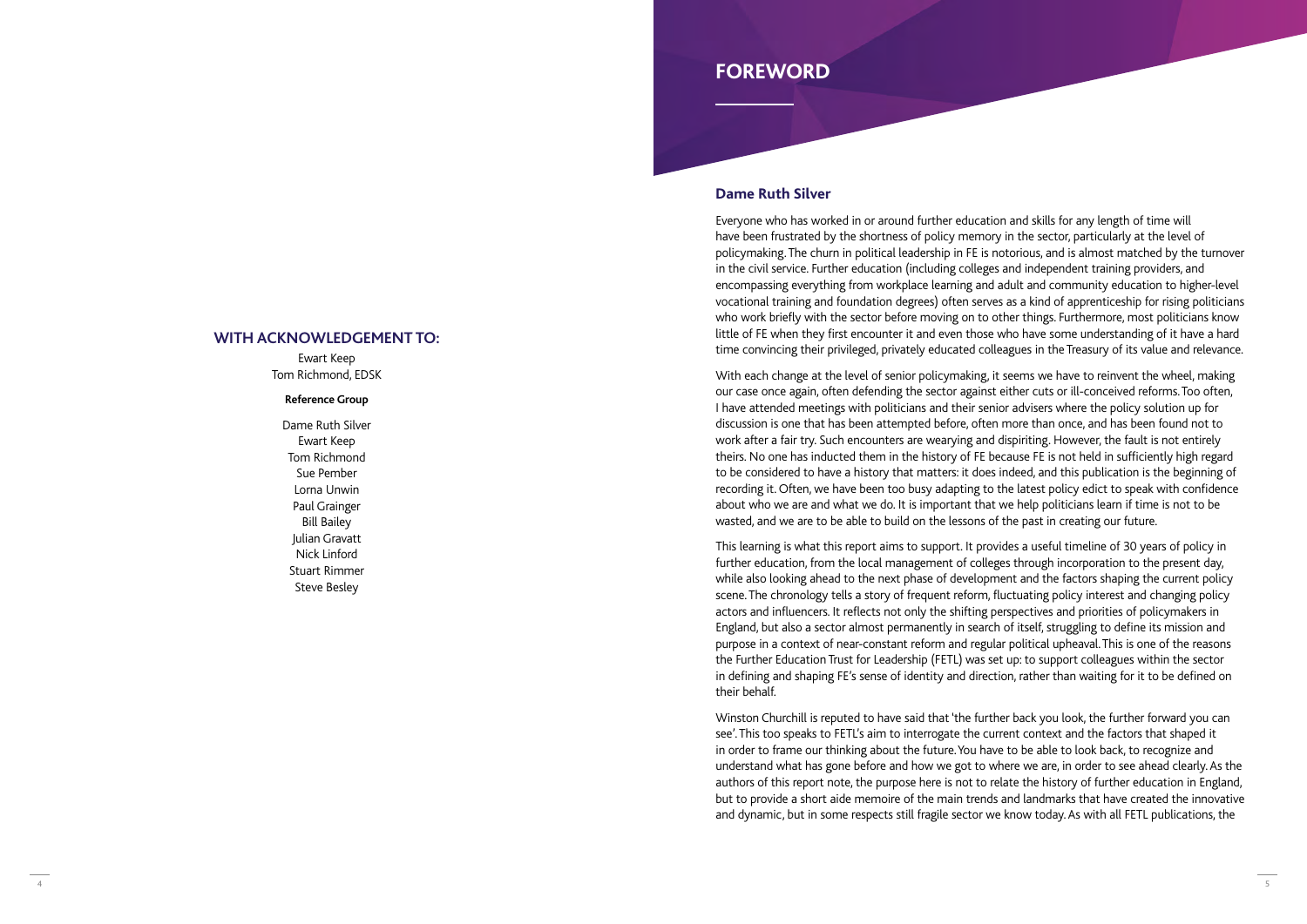### **PREFACE: REFLECTIONS ON THE CHRONOLOGY**

What follows are some very brief personal reflections on some of the lessons and messages that can be extracted from the chronology. Another commentator would doubtless seize upon a quite different set of issues and concerns.

The first thing that this overview demonstrates quite clearly is a tendency on the part of policy makers in recent times to confuse change with reform. Reform implies improvement and progress, change is just change, often for change's sake. There has been much of the latter, and relatively little of the former, especially if we use subsequent longevity as a gauge for the success of the 'reform'. Essentially, what we have is a set of institutions, funding mechanisms and levels, inspection regimes, regulatory arrangements, programmes, qualifications, assessment systems, and policies that are in constant flux. Pity the poor parent, student, employer or college administrator/manager who has to try and keep up with and make sense of this more or less ceaseless process of adjustment and re-organisation (Lumby and Foskett, 2007), some of which has been incremental but other elements of which have had profound implications for colleges.

This state of constant policy 'motion' in part reflects the transitory nature of the tenure of senior policy makers involved in FE at national level. Both ministers and civil servants move jobs after a relatively short time (18 months to two years is about the norm) and the focus of their work before and after superintending FE may be in an entirely different field of policy (Keep, 2006 & 2009; Norris and Adam, 2017). In some areas, such as apprenticeship, the turnover in policy staff is extremely rapid. This means that policy memory and understanding of what has been tried in the past is often absent (Higham and Yeomans, 2007). Moreover, incoming ministers often want to impose their 'stamp' on policy and to be seen to launch an initiative or institutional change with which they can be associated. Being seen to institute and deliver 'great works' is their ticket to prominence and promotion (Denham, 2015). The result is that longevity is not a noted characteristic of the institutional arrangements that surround colleges in England. The Learning and Skills Council (2001-2010) was at one time the largest (in terms of spending power) quasi-governmental body in Europe. Now it is dust and memories.

The chronology also serves to remind its readers of developments that at the time were seen as 'the next big thing', but are now almost totally forgotten footnotes in history. Examples of these 'ghosts of policy reforms past' include the University for Industry and the FE Guild.

As the author and many others have pointed out on a number of occasions, the level of instability within English vocational education and training (VET) is unusual within the developed world (Keep 2006 & 2009, Norris and Adam, 2017). In most countries, change in the VET system is typically quite slow, measured, incremental in nature and has to be negotiated with other stakeholders, typically including employers, trade unions, educational providers and local/regional authorities (Lyons, Taylor and Green, 2020). This has not been the case in England over the period covered by this timeline.

Rather than seeking to establish and build up durable institutional arrangements we have a tendency to periodically raze them to the ground, scatter the rubble and start all over again with the erection of new, ultimately equally temporary edifices. This makes lots of work for acronym inventors and logo designers, but it has arguably not been good in helping build up highly capable institutions that can support the complex task of designing and delivering high quality E&T.

aim is to stimulate discussion and frame subsequent debate and reflection. Given the challenges we now face – from the economic fall-out from the pandemic to the fast-changing world of employment – we can no longer afford the luxury of disrespecting history.

*Dame Ruth Silver is President of the Further Education Trust for Leadership*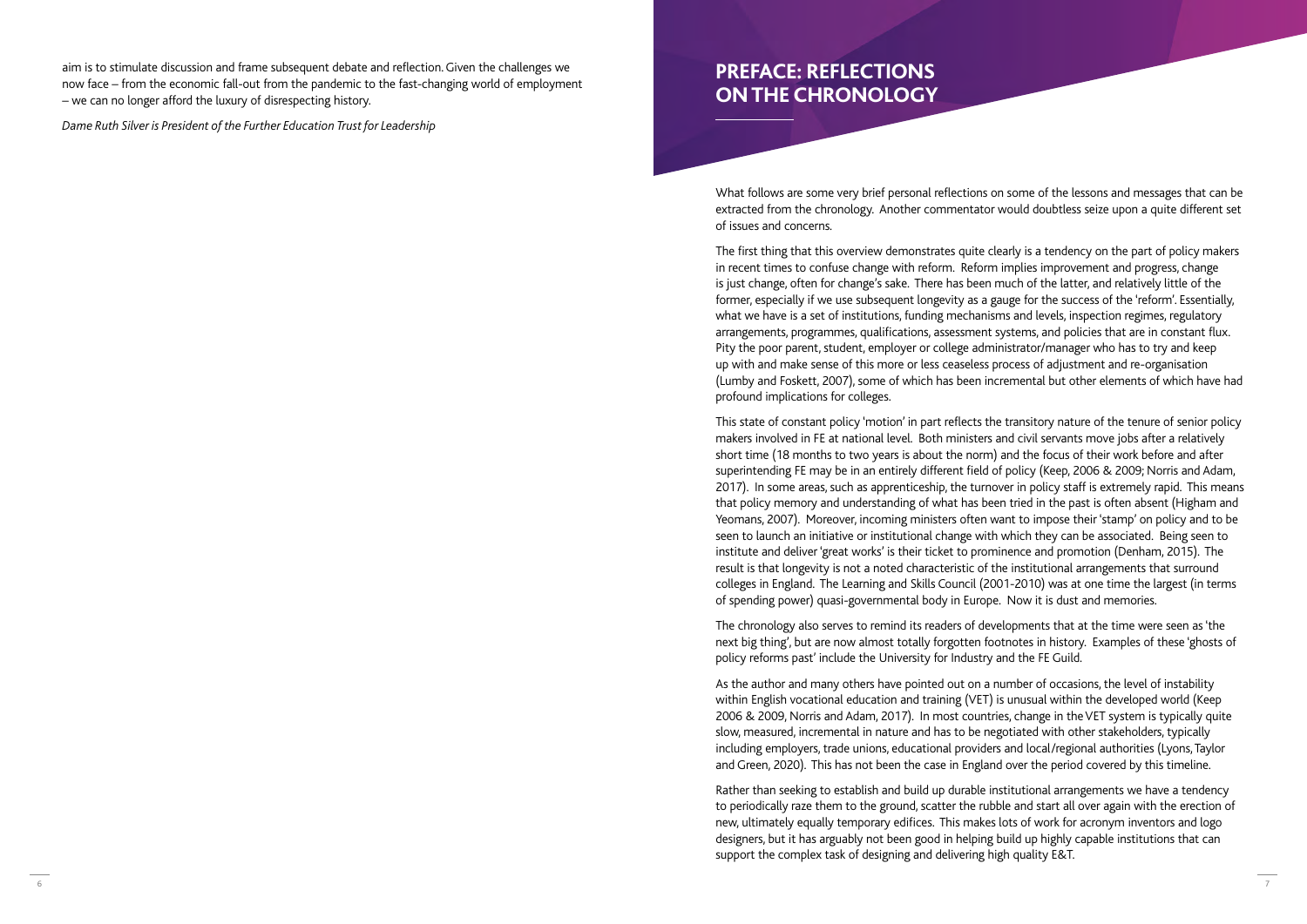Within the centralised, top-down English system there is remarkably little capacity for bottom-up policy making, and there are few meaningful feedback loops that enable frontline staff to inform policy makers how their reforms are playing out on the ground. The result is that policy formation in England tends to occur within a fairly tightly sealed national 'bubble' where a limited number of players interact in the design of interventions (Keep, 2006).

The reverse side of this coin has been a steady and cumulatively massive diminution in the role and influence of local government within education generally, a trend only very partially recently challenged by the devolution of the Adult Education Budget (AEB) in areas which have an elected mayor and a Combined Authority. The removal of local authority control of the polytechnics and further education colleges (via incorporation) represented one moment in what proved to be a series of decisive shifts away from local decision making (Morgan, 2020). The process has been characterised as one of delocalisation, centralisation and nationalisation (Bash and Coulby, 1989).

This transfer of policy design and decision-making power away from the local and towards national government has been by no means confined to education and skills – it reflects a general shift in the balance of power and responsibility between the local and the national. In many ways, England has become a single, giant unitary (national) authority, and local authorities are now pale shadows of what they were even in 1991, and often now act merely as the delivery agents for nationally-determined policies. It will be interesting to see how this state of affairs is challenged by any further moves towards devolution within England and by efforts to deliver the government's commitment to 'level up' those localities that have been left behind in economic and social terms over the last 30 years or more. At present it is an open question whether in the educational sphere the arrival of AEB represents the start of a much more general swing back towards an enhanced capacity for local decision-making in education, or whether it proves to be an isolated development that leads no further (Keep, 2018; Morgan, 2020).

A close reading of the chronology indicates that there are some policy themes or issues that remain a constant to national policy makers. The first is the perceived importance of international comparisons in driving reform. Unflattering comparisons with overseas rivals and their VET systems has been a feature of English VET policy debates since the mid-nineteenth century (Keep, 2008) and the National Skills Task Force (NSTF) and the Leitch Review are testimony to the way in which our over-arching policy goals here been framed in relation to catching up and beating competitor nations. The current Secretary of State's pledge to be providing better technical education than Germany by 2030 is simply the latest version of a policy game we have been playing for over 150 years.

Another associated major theme over the period has been a persistent desire to try to create a 'worldclass' apprenticeship system that would offer a high quality work-based route for initial education and training of the kind found in Germany, Switzerland and Denmark. Despite numerous inquiries, reports and reforms, this goal remains elusive – in part because the enthusiasm of employers for a larger role for such a work-based route has been and remains fairly muted (see Mason, forthcoming). Much the same can be said for successive government's attempts to revitalise technician training at higher technical/sub-degree level. The creation of a new 'technician class' (as called for in the 2009 white paper Skills for Growth) has led to flurries of policy activity but limited take-up, and hopes for a decisive change now reside with the long-awaited government response to the Augar Review. It is also worth noting that the renewed emphasis on the concept and label of technical education represents policy coming full circle. As Bailey and Unwin (2014) note, for the first half of the twentieth century technical education was the banner under which much of English FE was known.

Beneath this blinding froth of activity it is possible to detect a number of longer-term underlying structural trends and also elements of continuity – if not in the systems architecture of FE then in its fundamental range of activities and underlying rationale (Bailey and Unwin, 2014). Some of the trends can be described as a long arc, while others are cycles as policy makers identify a problem, respond with new measures which subsequently are either deemed to have failed or to be based on a nowunfashionable formula or ideological proposition and are then replaced as the next 'reform' cycle begins.

The first of these big trends within FE policy has been a gradual swing or long arc, particularly since 2010, towards the creation of quasi-markets and heightened levels of provider competition (for students and thereby for funding) and a reduced emphasis on notions of a system (Keep, 2018). Allied with the shift towards the use of competition and market forces has been a retreat from reliance on targets and attempts to use student number and course planning to 'match' the supply of skills with demand, although the arrival of the Skills Advisory Panels (SAPs) heralded in the 2017 Conservative Party election manifesto, and now the creation of the Skills and Productivity Board (SPB) indicate that the pendulum may have started to swing back towards a desire on the part of national policy makers to try to more closely align skills supply with demand in the labour market at a range of levels (national, occupational, local). Whether this implies that there will also be a subsequent reduction in the government's reliance on a 'skills marketplace' is at this juncture unclear. The long-promised but oftdelayed white paper on FE will presumably offer some clues as to the direction of travel on the desired balance between competition and market, and cooperation and a systems approach.

There has also been a long-term drift towards centralisation of power and control, and this is reflected in the identity of those who have crafted the policies that are reported in the chronology. Their identity and power to act exists at and flows almost exclusively from the national level of government, its agencies and various policy commissions and inquiries which the government has sponsored. Perhaps unsurprisingly, the result has been that with each round of reform the Secretary of State and ministers have gradually acquired an ever-greater ability to dictate policy and intervene at a high level of detail. Compared to most OECD countries, particularly those of the population size of England, ours is a very centralised set up (Keep, 2006, Morgan, 2020). For example, there are no social partnership institutions whose assent is required before change can happen, and even the relatively peripheral research and policy advice capacity that formally involved trade unions, employer and other education and training stakeholder members (in the shape of the UK Commission for Employment and Skills – UKCES) was abolished in 2017. It is also the case that over time many of the changes listed in the chronology have seen the autonomy or capacity for independent thought and action in intermediary bodies removed, often by changing the institutional nature of the organisation involved. For example, the Learning and Skills Council (LSC) (2001-2010) had its own chair and council and an independent research capacity and some in-house ability to design or at least refine policies and their delivery. Its replacements – the Skills Funding Agency (SFA) and the Young Peoples Learning Agency (YPLA) were government agencies rather than intermediary bodies, and the current Education and Skills Funding Agency (ESFA) is simply a part of the Department for Education (DfE).

Why has this occurred? Perhaps because education, as a lever for generating social and economic change, is too important to be ignored, particularly in an era in which many other traditional levers, such as a more re-distributive tax policy, are regarded as being 'off limits' (Keep, 2006). The tendency for government to want to intervene in and control education at all levels is now certainly very strong in England. As Shattock and Horvath (2020) demonstrate in relation to higher education, the pressure to brigade it in support of a range of economic and social policy goals has driven governments across the UK to seek ways to be more interventionist and directive in their dealings with universities. Much the same has been true for colleges.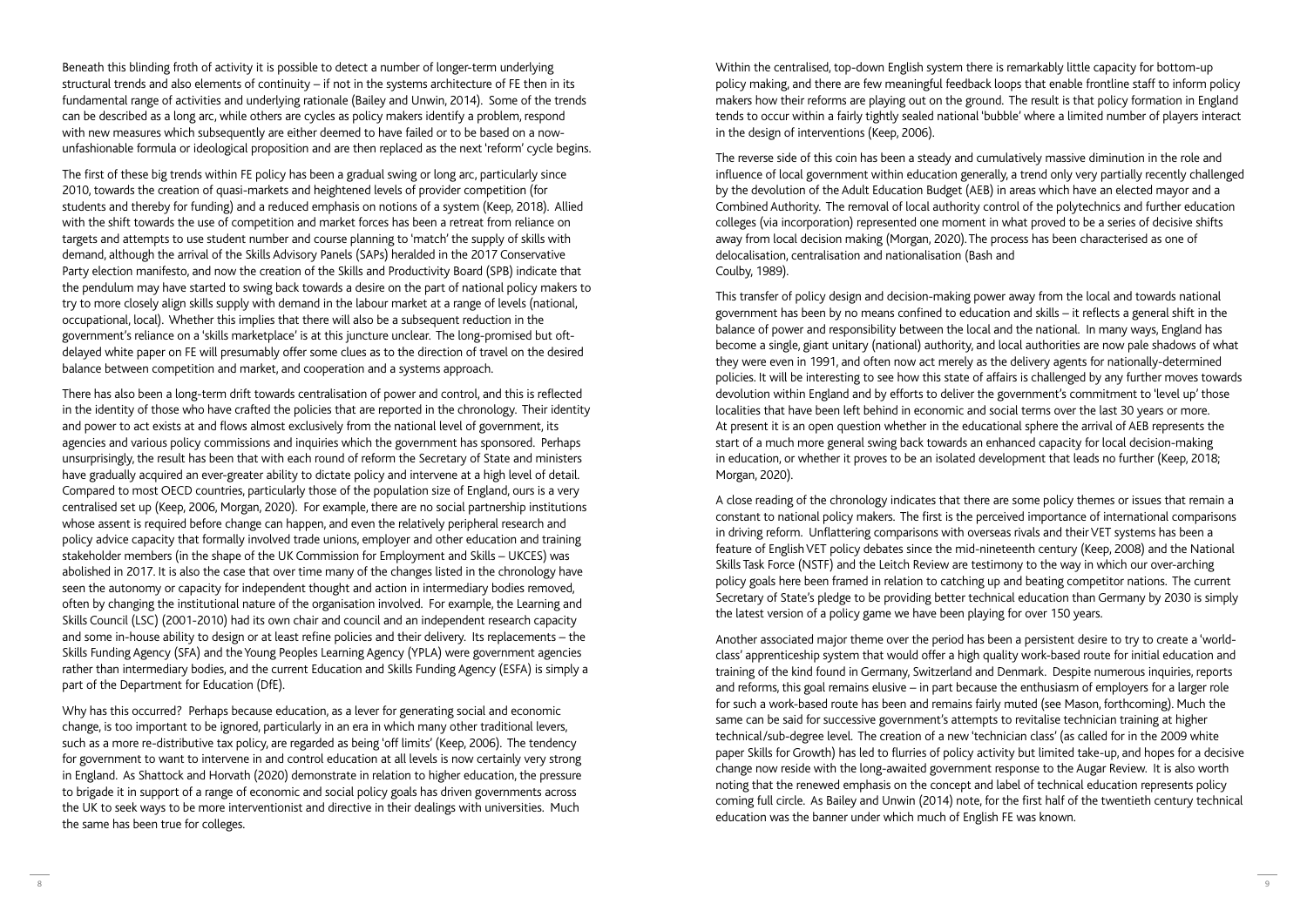It is important at the outset to explain what this document seeks to do, and what it is not attempting. A history of Further Education, broadly defined, would be a vast undertaking which we have neither the time nor the resources to construct. What follows is a first step or stage in what may prove to be a much larger and far longer project to work some way towards a better and more coherent historical appreciation of developments in English further education. It seeks to provide a timeline or chronology of the most important, landmark policy reports and interventions since incorporation in 1992. The purpose of this exercise is to provide an aid for reflection upon the myriad of changes and shifts in policy and institutions and to give contemporary policy makers a glimpse into the thinking that motivated their predecessors. In a country where national level government often has a limited capacity for policy memory and where ministers and civil servants move jobs after relatively short tenures, this 'rear view mirror' on policy may be of use in helping policy makers and senior practitioners to see how trends in policy have evolved and to spot and avoid replicating previous dead ends and cul-de-sacs in policy development. Past choices have a way of structuring future possibilities and forewarned is forearmed in thinking about what to try next.

In choosing 1992 as our starting point we are conscious that the world of FE policy did not begin at this date, and a larger-scale exercise will at some point need to go back further and cover developments such as the design and introduction of the Youth Training Scheme (YTS) in the early 1980s, and the 1944 Education Act (Bailey and Unwin, 2014).

We also need to be clear that what follows offers a top-down perspective on policy, with the main focus being on how national policies and policy actors have sought to influence what colleges do and how they do it. This leaves unaddressed the significant variations that occur in the impact and enactment of policy at the level of the individual college and its component parts. National policies play out very differently at local level, as colleges choose to engage with initiatives or not, and as opportunities such as the chance of major capital funding for new buildings are distributed differentially according to a range of influencing factors. Policies that at national level look monolithic are implemented differently across space and resultant provision is sometimes a patchwork quilt rather than a uniform blanket.

The report covers a range of different interventions within policy, but it is by no means encyclopaedic. Some are government white or green papers and the resultant Acts of Parliament. Others are government-commissioned or independent inquiries into aspects of FE, or administrative changes introduced by government and its funding and regulatory agencies. Omitted are a host of reports that either touch upon FE but do not have it as their central focus (e.g. Jason Holt's review of apprenticeships in small firms), or which emanated from think tanks, commissions, and academics.

It is also the case that a considerable volume of change and enhancement happens for reasons other than national policy. In a sense, national policy is one force for change, but its impact on practice is sometimes uncertain and it is certainly not the only force at play. Much that colleges achieve occurs despite of rather than because of the intentions and incentives set by national policy. Colleges are, to some extent at least, masters or mistresses of their own destinies, and they build upon histories and institutional legacies and trajectories that are very varied.

This brings us to another persistent theme in policy, namely the vexed role of employers. The chronology details a succession of attempts to more closely engage them within the further education system (for example the LSC and 47 Local Learning and Skills Councils [LLSCs] were supposed to be employer-led bodies), and to cajole and/or bribe them to become more directly engaged in VET delivery to help meet the government's aspirations and targets. These policies include, for example, Train to Gain, the employer 'pledge' put forward by the Leitch Review, and more recently the apprenticeship levy. Despite the fact that it is extremely hard to make a national VET system function well in the absence of high levels of employer engagement and input, we still remain a significant distance from achieving this long-standing goal and difficult conversations between government and employers and their representatives lie ahead if much further progress is to be made (see Keep, 2015 and forthcoming).

Another strand or thread that runs through the policies documented in the chronology is the perception of a persistent tension between the social and economic roles of FE and the impact that the social role has on both 'clarity of mission' and also the status of FE colleges. The Foster Review (2005) is the clearest manifestation of an attempt to address this tension, but FE's role as a social inclusion 'provider of last resort' for many learners continues to reverberate against desires for a stronger emphasis on FE delivering higher level technician skills and quality.

A final issue is the status of colleges and their staff and of vocational offerings more generally, especially in relation to a qualifications system in which for young people A levels are claimed to represent the 'gold standard' and everything else to be at best silver or bronze, and in relation to the inexorable growth of a system of mass higher education and the emphasis placed upon degrees and graduates. A key shift over the period covered by the chronology has been one from what was still in 1992 a relatively small, elite HE system to one where mass higher education is now starting to shade into universal HE (Trow, 2007). This raises important questions about the 'space' left for FE and whether moves towards a tertiary education system (involving aspects of FE as well as HE), as is currently being argued for in Scotland (Cumberford-Little, 2020), might not represent a way forward (Independent Commission on the College of the Future, 2020).

In a sense this last point underscores a limitation with the chronology – its focus on FE and vocational learning puts these areas of policy centre stage, but the harsh reality over much of the period since 1991 (and indeed before – see Bailey and Unwin, 2014) is that FE colleges have been seen by politicians as worthy bit-part players on the policy stage rather than the leading actors. The main priorities for policy and for funding have usually been schools and universities. From time to time hands have been wrung about this, but a major change in priorities has not been forthcoming. This lack of policy salience, coupled with many of the issues raised above, means that much of what has been achieved since 1992 has been undertaken by colleges working around or in spite of national policy and funding constraints.

### **INTRODUCTION**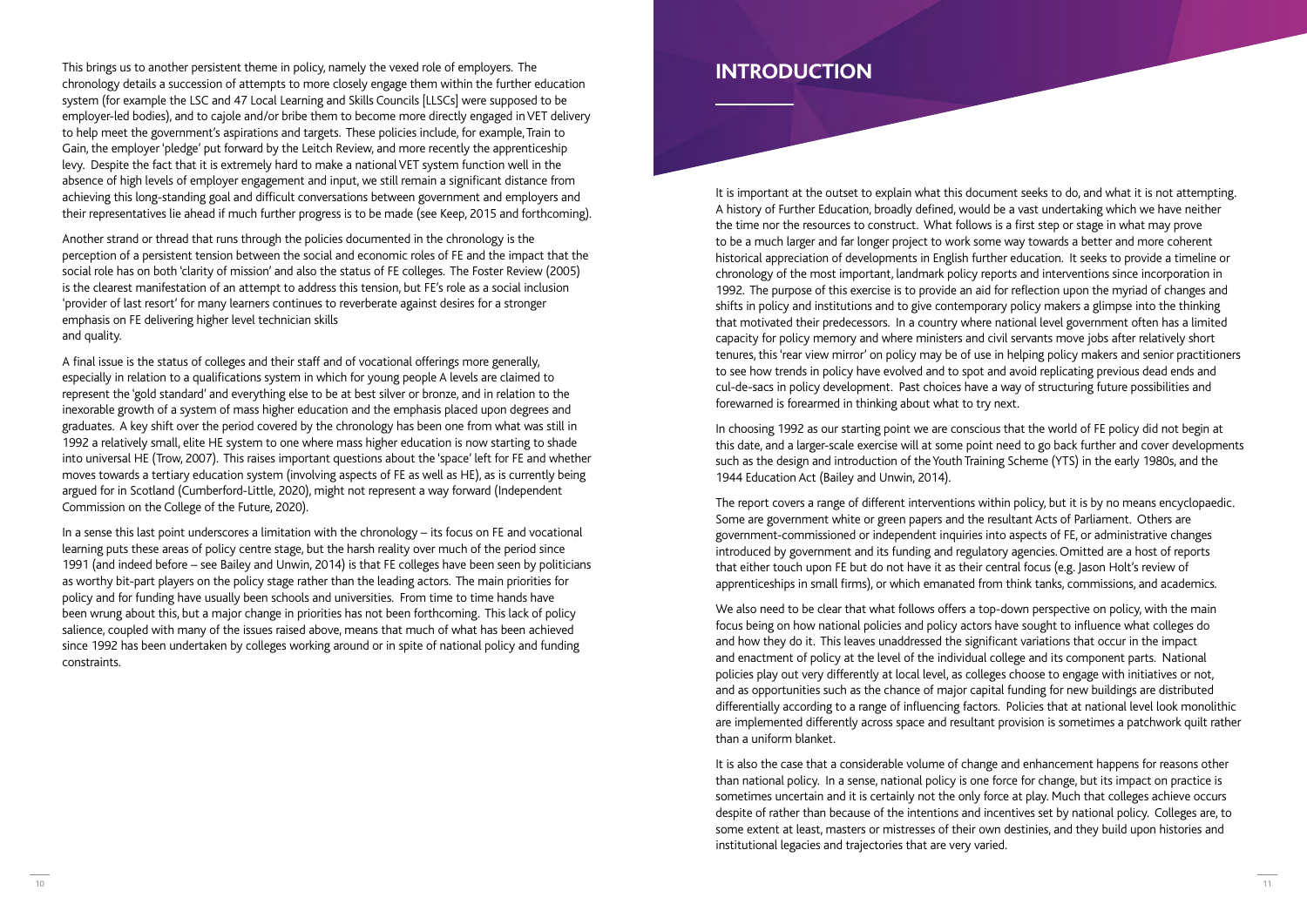### **30 Years of changes and impacts in Further Education 1991-2021**

This paper aims to provide a chronological overview of major interventions affecting Further Education across England from 1991 to 2021. The paper will therefore focus on White Papers, Green Papers, reports and reviews commissioned by central government and changes to legislation and government departmental remits over the relevant period.

This paper assigns 'themes' to each intervention, which are as follows:

- Systems / Structures (A)
- Curriculum / Inspection (B)
- Funding / Monitoring (C)
- Role of Employers / Employment (D)

| <b>Date</b> | <b>Description</b>                                                                                                                                                                                                                 | A | B |   | D |
|-------------|------------------------------------------------------------------------------------------------------------------------------------------------------------------------------------------------------------------------------------|---|---|---|---|
| 1991        | Department of Education and Science White Paper<br>"Education and Training for the 21st Century: Volume 1"<br>(Volume 2 covers the related legislative changes)                                                                    | V |   | V |   |
|             | Set out to establish a framework of vocational qualifications that<br>was widely recognised and relevant to the needs of the economy,<br>including the creation of GNVQs (pilots began the following year)                         |   |   |   |   |
|             | Aimed to promote 'equal esteem' for academic and vocational<br>$\bullet$<br>qualifications and create clearer paths between them for learners                                                                                      |   |   |   |   |
|             | Gave Training and Enterprise Councils (TECs) more scope<br>$\bullet$<br>to promote employer influence in education                                                                                                                 |   |   |   |   |
|             | Wanted to stimulate more young people to train through<br>the offer of a 'training credit'                                                                                                                                         |   |   |   |   |
|             | Sought to promote links between schools and employers and<br>ensure that all young people got better information and guidance<br>about the choices available to them at 16                                                         |   |   |   |   |
|             | Gave colleges more freedom to expand their provision and<br>respond more flexibly to the demands of customers by proposing<br>that sixth-form and FE colleges should be removed from local<br>authority control and 'incorporated' |   |   |   |   |
|             | Proposed the establishment of Further Education Funding<br>Councils (FEFCs) for England with oversight, funding and inspection<br>responsibilities                                                                                 |   |   |   |   |

We also need to remember that much of the change is hidden because it is administrative in nature rather than an item of explicit policy and is not recorded in what follows. For example, over time, there have been a myriad of rule changes and administrative adjustments to the funding system for apprenticeships and FE. It would be a huge task to track and record these and most are undertaken with no consultation and announced via administrative channels to those whom they affect. However, despite being arcane and relatively 'hidden', their impact on the policies, priorities, practices and finances of FE colleges are often profound.

The chronology also only looks at the college sector, rather than the wider components of FE such as private training providers, and adult learning services delivered by parties other than colleges. Nor have we tried to cover the whole of the UK. The focus here is England, and the impacts of devolution in the UK will have to wait for another day. Wider international comparisons are also excluded.

With these caveats, over to the reader…

### **FROM LMCVIA INCORPORATION TO NOW:**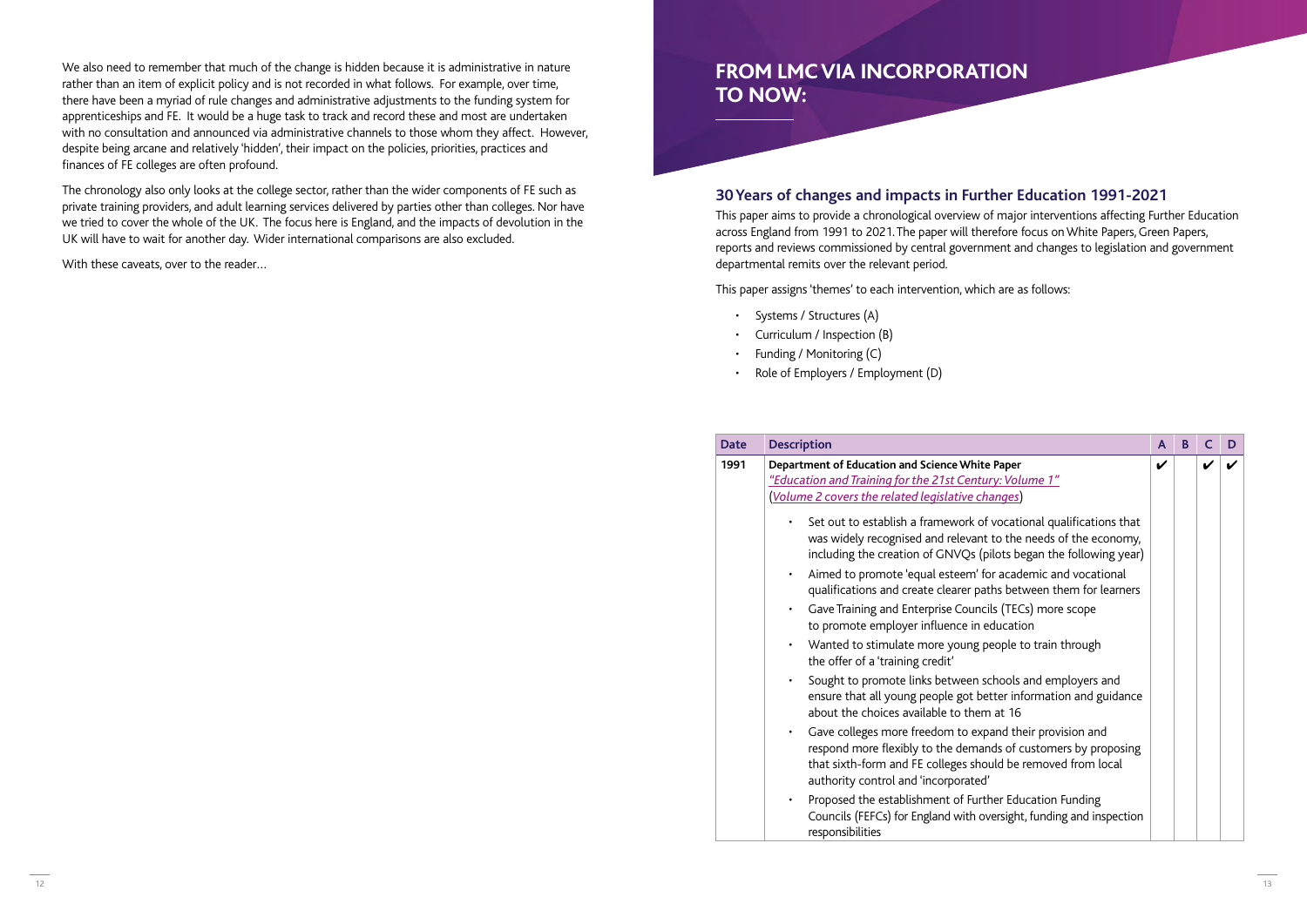| <b>Date</b> | <b>Description</b>                                                                                                                                                                                                                                                                                                                                                            | A                  | B | C | D |
|-------------|-------------------------------------------------------------------------------------------------------------------------------------------------------------------------------------------------------------------------------------------------------------------------------------------------------------------------------------------------------------------------------|--------------------|---|---|---|
| 1997        | Kennedy Report -<br>"Learning Works: Widening Participation in Further Education"                                                                                                                                                                                                                                                                                             |                    |   | V |   |
|             | The report proposed an 'Agenda for Change', which included a<br>government campaign to create a 'learning nation', redistributing public<br>spending towards those with less success in earlier learning, establishing<br>'a lifetime entitlement to education' that is free for young people and<br>those from deprived backgrounds and the setting of new national learning |                    |   |   |   |
|             | targets and local targets for participation.                                                                                                                                                                                                                                                                                                                                  |                    |   |   |   |
| 1998        | Department for Education and Employment Green Paper - "The Learning<br>Age"                                                                                                                                                                                                                                                                                                   | V                  |   |   |   |
|             | Included two key initiatives: 'individual learning accounts' and the<br>University for Industry (Ufl)                                                                                                                                                                                                                                                                         |                    |   |   |   |
|             | Called for an extra 500,000 places in FE and HE by 2002<br>$\bullet$                                                                                                                                                                                                                                                                                                          |                    |   |   |   |
|             | Wanted to double investment in basic literacy and numeracy skills<br>$\bullet$<br>Created various new bodies e.g. Training Standards Council,<br>$\bullet$<br>National Skills Task Force, National Training Organisations and local<br>learning centres                                                                                                                       |                    |   |   |   |
| 1999        | Department for Education and Employment -<br>"Delivering skills for all: second report of the National Skills Task Force"                                                                                                                                                                                                                                                     | $\boldsymbol{\nu}$ |   |   |   |
|             | Proposed a new system of 2 year 'associate degrees' in vocational<br>$\bullet$<br>subjects (later known as Foundation Degrees)                                                                                                                                                                                                                                                |                    |   |   |   |
|             | Recommended a new entitlement to publicly funded education<br>$\bullet$<br>and training for all young people between 16 and 25 to acquire<br>their first Level 3 qualification                                                                                                                                                                                                |                    |   |   |   |
|             | Wanted to enhance the work based route post-16 by extending<br>$\bullet$<br>'National Traineeships' to become 'Foundation Apprenticeships'<br>(Level 2) to improve progression to Modern Apprenticeships (Level 3)                                                                                                                                                            |                    |   |   |   |
| 1999        | Moser Report - "Improving literacy and numeracy: a fresh start"                                                                                                                                                                                                                                                                                                               |                    |   |   |   |
|             | Recommended a 'National Strategy for Adult Basic Skills' with the aim of<br>helping half a million adults a year by 2002. The Strategy had ten main<br>elements, including national targets, better entitlements, a new system of<br>qualifications and more opportunities for adult learning.                                                                                |                    |   |   |   |
| 1999        | Department for Education and Skills White Paper -                                                                                                                                                                                                                                                                                                                             | V                  |   |   |   |
|             | "Learning to Succeed - a new framework for post-16 learning"                                                                                                                                                                                                                                                                                                                  |                    |   |   |   |
|             | Provided further details of the new ILAs and the UfI (both<br>launched in 2000)                                                                                                                                                                                                                                                                                               |                    |   |   |   |
|             | Proposed the establishment of the 'Learning and Skills Council'<br>for England (along with 50 local LSCs) to deliver all post-16<br>education and training, replacing the FEFC and TECs                                                                                                                                                                                       |                    |   |   |   |
|             | Called for OFSTED inspection processes to apply to young people<br>$\bullet$<br>learning in schools and colleges up to age 19                                                                                                                                                                                                                                                 |                    |   |   |   |
|             | Created 'Connexions' - a new structure for advice and support<br>for all young people from the age of 13                                                                                                                                                                                                                                                                      |                    |   |   |   |

| <b>Date</b> | <b>Description</b>                                                                                                                                                                                                                                                                                                               | A            | $\mathbf B$                | C | D |
|-------------|----------------------------------------------------------------------------------------------------------------------------------------------------------------------------------------------------------------------------------------------------------------------------------------------------------------------------------|--------------|----------------------------|---|---|
| 1991        | Department of Education and Science White Paper -<br>"Higher Education: A New Framework"                                                                                                                                                                                                                                         | V            |                            | V |   |
|             | Proposed the creation of single university sector via conversion of<br>polytechnics to become universities                                                                                                                                                                                                                       |              |                            |   |   |
|             | Also called for the replacement of the Universities and<br>Polytechnics Funding Councils with a single Higher Education<br>Funding Council for England (HEFCE)                                                                                                                                                                   |              |                            |   |   |
| 1992        | The Department of Education and Science becomes the Department of Education.                                                                                                                                                                                                                                                     |              |                            |   |   |
| 1992        | <b>FURTHER AND HIGHER EDUCATION ACT</b>                                                                                                                                                                                                                                                                                          | V            |                            |   |   |
|             | This legislation implemented the White Paper proposals, including the<br>establishment of the FEFCs and removing FE and sixth form colleges from<br>local authority control as well as creating the HEFCs.                                                                                                                       |              |                            |   |   |
| 1993        | FE colleges and Sixth Form Colleges were incorporated on 1st April.                                                                                                                                                                                                                                                              |              |                            |   |   |
| 1994        | Pilots of Level 3 'Modern Apprenticeships' commenced - rolled out fully in 1995, with<br>funding for up to 60,000 16/17-year-olds by 1996-97.                                                                                                                                                                                    |              |                            |   |   |
| 1995        | The Department of Education becomes the Department of Education and Employment.                                                                                                                                                                                                                                                  |              |                            |   |   |
| 1996        | FEFC - "Inclusive Learning": a report by the Learning Difficulties and/or<br><b>Disabilities Committee</b>                                                                                                                                                                                                                       | V            |                            |   |   |
|             | The report, chaired by Professor John Tomlinson, called for a more<br>inclusive FE sector, including an adequately funded, nationally co-<br>ordinated staff training initiative for inclusive learning as well as helping<br>colleges with strategic planning to take account of under-represented<br>groups of adult learners. |              |                            |   |   |
| 1996        | The Dearing Review - "Review of Qualifications for 16-19 year olds"                                                                                                                                                                                                                                                              | $\checkmark$ | $\boldsymbol{\mathcal{U}}$ |   | V |
|             | This government-commissioned report by Sir Ron Dearing made a<br>number of proposals, including:                                                                                                                                                                                                                                 |              |                            |   |   |
|             | A national framework of qualifications encompassing academic<br>and vocational courses at four levels (entry, foundation,<br>intermediate and advanced) across the three main 'pathways':<br>A-levels and GCSE; Applied Education' (GNVQ); and 'Vocational<br>Training' (NVQ)                                                    |              |                            |   |   |
|             | Creating a National Advanced Diploma made up of two full A<br>$\bullet$<br>levels, a full Advanced GNVQ or a full Level 3 NVQ (or equivalent)                                                                                                                                                                                    |              |                            |   |   |
|             | The introduction of 'National Traineeships' as high-quality work-<br>$\bullet$<br>based option for school leavers and employees, building on design<br>features of Modern Apprenticeship but focused on Level 2                                                                                                                  |              |                            |   |   |
|             | Developing 'Key Skills' (Application of Number, Communication,<br>$\bullet$<br>Information Technology) among learners                                                                                                                                                                                                            |              |                            |   |   |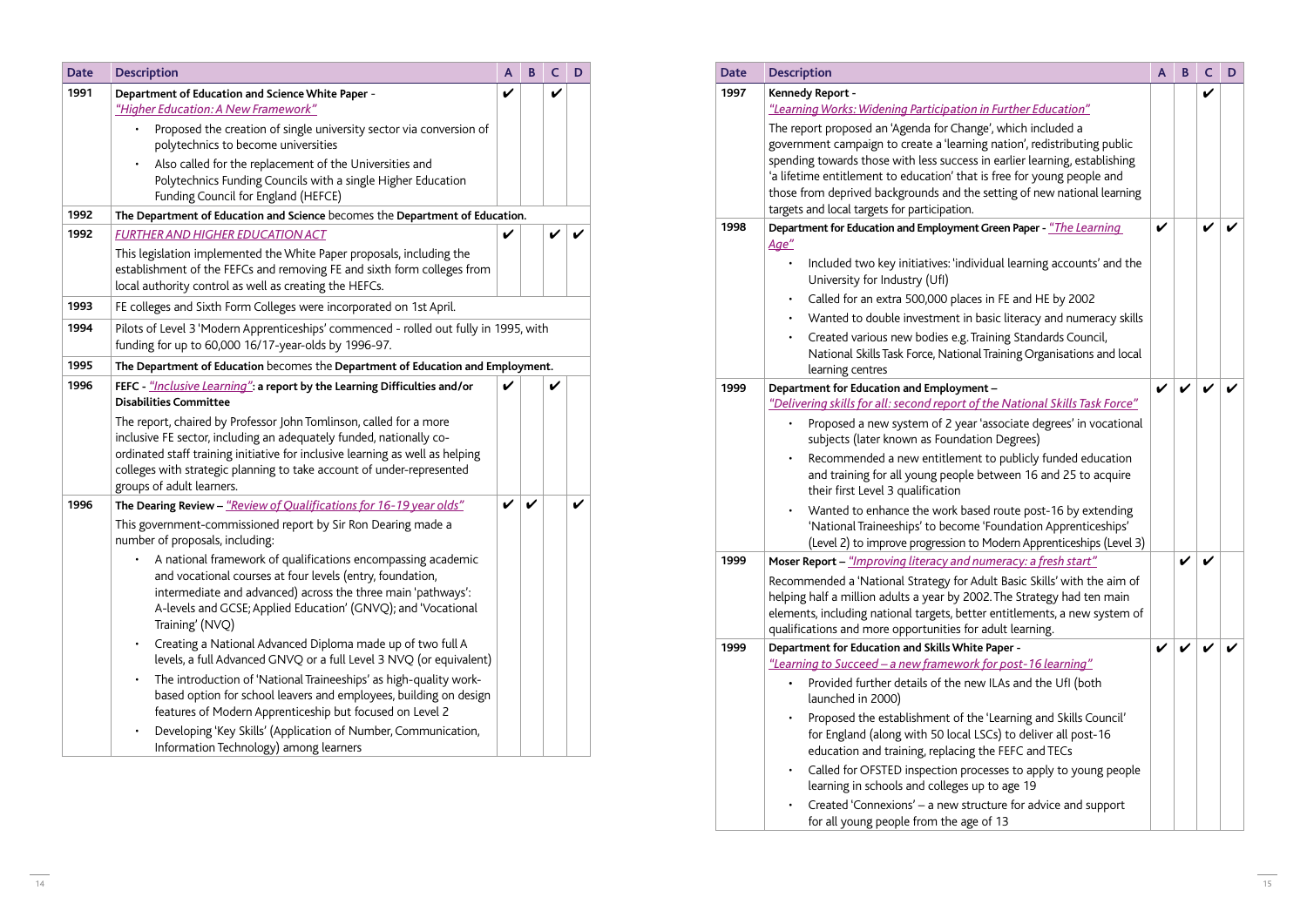| <b>Date</b> | <b>Description</b>                                                                                                                                                                                                                                          | A | B |  | D |
|-------------|-------------------------------------------------------------------------------------------------------------------------------------------------------------------------------------------------------------------------------------------------------------|---|---|--|---|
| 2001        | Cassells report - "Modern Apprenticeships: The Way to Work"                                                                                                                                                                                                 |   |   |  |   |
|             | This committee-based report led to numerous changes to the<br>apprenticeship system:                                                                                                                                                                        |   |   |  |   |
|             | A national framework for apprenticeships, including an<br>'apprenticeship agreement' and training plan                                                                                                                                                      |   |   |  |   |
|             | Foundation Modern Apprenticeships (ages 16-19) would be at<br>٠<br>Level 2 and Advanced Modern Apprenticeships (ages 16-24)<br>would be at Level 3                                                                                                          |   |   |  |   |
|             | Apprenticeships would be made up of a technical certificate,<br>NVQ Level 2 or 3 in the relevant occupation and Key Skills at an<br>appropriate level                                                                                                       |   |   |  |   |
|             | The new technical certificates were intended to ensure in-depth<br>technical knowledge (later abolished in 2006)                                                                                                                                            |   |   |  |   |
|             | There would be an entitlement to a Modern Apprenticeship place<br>$\bullet$<br>for all 16-17 year olds with 5+ GCSE passes at grades A*-G                                                                                                                   |   |   |  |   |
| 2001        | The Department for Education and Skills launched their 'Skills for Life' strategy, which<br>included a target of improving the skills of 2.25 million adults by 2010.                                                                                       |   |   |  |   |
| 2001        | Cabinet Office / Performance and Innovation Unit -                                                                                                                                                                                                          |   |   |  |   |
|             | "In Demand: Adult Skills for the 21st century"<br>A report to government that declared tackling basic skills had to be the<br>top priority:                                                                                                                 |   |   |  |   |
|             | Long-term aim should be ensuring all adults have the opportunity<br>to achieve a Level 2 qualification                                                                                                                                                      |   |   |  |   |
|             | In the longer term, change had to focus on raising demand for<br>٠<br>workforce development from both employers and individuals<br>through developing a demand-led system that empowers                                                                     |   |   |  |   |
|             | individuals and employers (e.g. considering placing purchasing<br>power directly in their hands) as well as helping employers to<br>develop business strategies that drive up demand and tackling the<br>barriers of time and money facing many individuals |   |   |  |   |
|             | Also need to increase the supply of high-quality workforce<br>٠<br>development that was responsive to the needs of both individuals<br>and businesses through 'capacity building and comprehensive<br>audit and inspection procedures'                      |   |   |  |   |

| <b>Date</b>  | <b>Description</b>                                                                                                                                                                                                                                                                                                                                                                                                                                                                                                                                                                                                                                                                                                                                                                                                                                                                                               | A | В |  | D |
|--------------|------------------------------------------------------------------------------------------------------------------------------------------------------------------------------------------------------------------------------------------------------------------------------------------------------------------------------------------------------------------------------------------------------------------------------------------------------------------------------------------------------------------------------------------------------------------------------------------------------------------------------------------------------------------------------------------------------------------------------------------------------------------------------------------------------------------------------------------------------------------------------------------------------------------|---|---|--|---|
| 1999         | Education Maintenance Allowances (EMA) were introduced across the UK. These payments<br>of up to £30 a week to students from low-income households if they stay on at school or<br>college were piloted from 1999, and then rolled out UK-wide in 2004.                                                                                                                                                                                                                                                                                                                                                                                                                                                                                                                                                                                                                                                          |   |   |  |   |
| 2000         | National Skills Task Force -<br>"Skills for All: final report of the National Skills Task Force"<br>Put forward a 'national skills agenda' that included the following<br>recommendations:<br>Free education and training for all young people to age 25 up to<br>their first level 3 qualification<br>Entitlement for adults to free education and training, including<br>$\bullet$<br>basic skills, to attain their first Level 2 qualification<br>Encouraging all young people pursuing a non-vocational route post-<br>$\bullet$<br>16 to study broader range of subjects, including English and maths<br>Ensuring the new 'Foundation Degree' is a flexible vocational<br>programme, linked to National Occupational Standards, for part-<br>time or full-time study<br>LSC should allow funding to follow the learner to create a level<br>playing field between different types of education and training |   |   |  |   |
| 2000<br>2000 | <b>LEARNING AND SKILLS ACT</b><br>Formally created the LSC (which began operation in 2001) and<br>abolished the FEFC and TECs<br>Established the Adult Learning Inspectorate<br>٠<br>Extended Ofsted's remit to include most FE institutions catering<br>for 16 to 19-year-olds alongside the creation of a 'Common<br>Inspection Framework'<br>Foundation degrees trialled for the first time before launching formally in 2001.                                                                                                                                                                                                                                                                                                                                                                                                                                                                                | V |   |  |   |
| 2000         | Centres of Vocational Excellence (CoVEs) announced, which introduced a grant-conferring<br>status to some FE providers (up to £500k) to develop provision such as specialist<br>equipment, buildings or courses to respond to employer demand and deliver bespoke Level<br>3 training.                                                                                                                                                                                                                                                                                                                                                                                                                                                                                                                                                                                                                           |   |   |  |   |
| 2001         | The Department of Education and Employment becomes<br>the Department of Education and Skills.                                                                                                                                                                                                                                                                                                                                                                                                                                                                                                                                                                                                                                                                                                                                                                                                                    |   |   |  |   |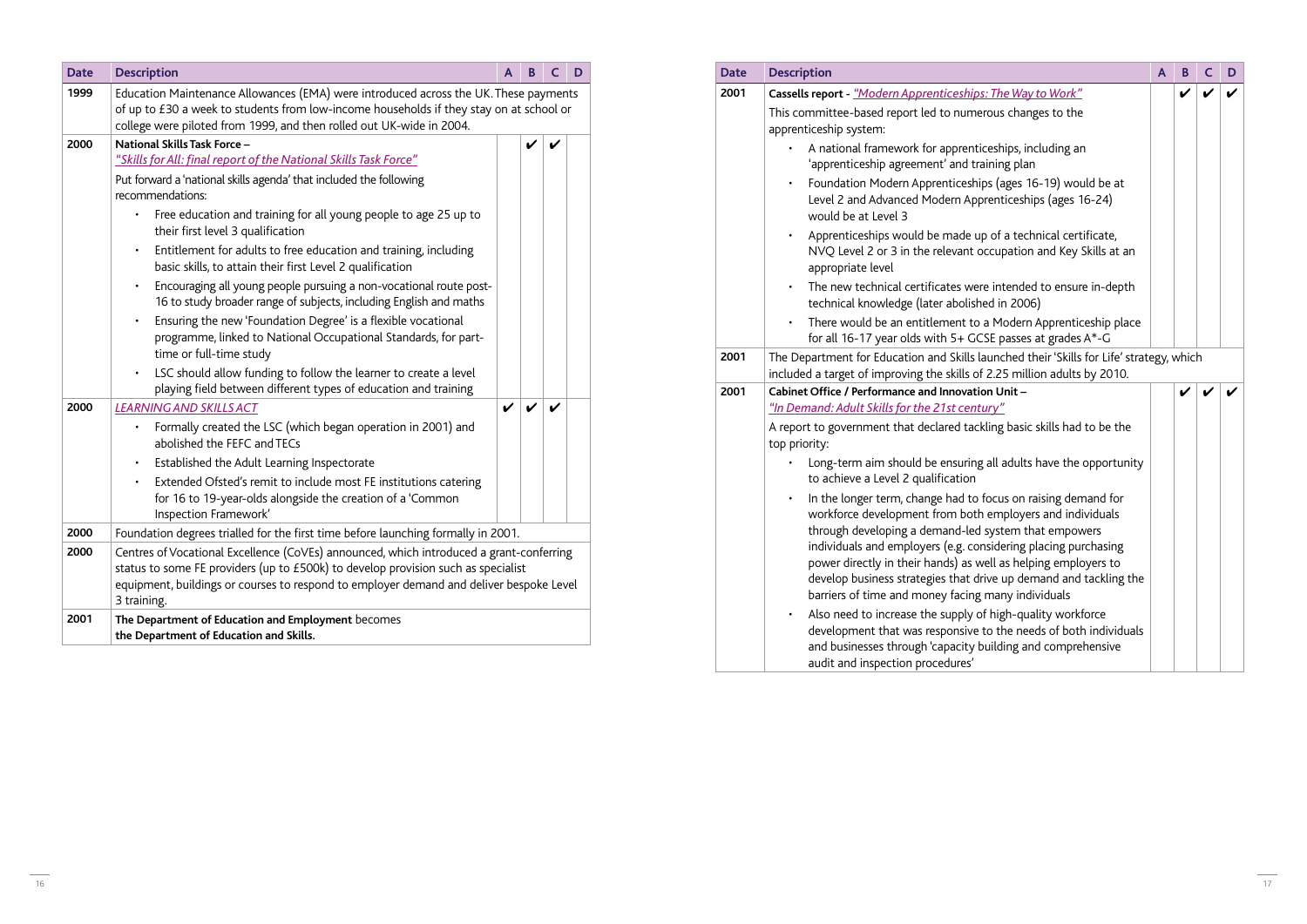| <b>Date</b> | <b>Description</b>                                                                                                                                                                                                                                                                                                   | A | B | C | D |
|-------------|----------------------------------------------------------------------------------------------------------------------------------------------------------------------------------------------------------------------------------------------------------------------------------------------------------------------|---|---|---|---|
| 2003        | DfES/HMT/DTI/DWP-                                                                                                                                                                                                                                                                                                    |   | V |   |   |
|             | "21st Century skills - realising our potential - individuals, employers,                                                                                                                                                                                                                                             |   |   |   |   |
|             | nation"                                                                                                                                                                                                                                                                                                              |   |   |   |   |
|             | This relaunch of the National Skill Strategy included the following                                                                                                                                                                                                                                                  |   |   |   |   |
|             | changes:                                                                                                                                                                                                                                                                                                             |   |   |   |   |
|             | Giving employers greater choice and control over publicly-funded<br>training (based on ETP pilots)                                                                                                                                                                                                                   |   |   |   |   |
|             | Free tuition for any adult without good employability skills to get<br>the training they need to achieve a Level 2                                                                                                                                                                                                   |   |   |   |   |
|             | Increasing support for Level 3 skills in areas of sectoral or regional<br>$\bullet$<br>skill priority                                                                                                                                                                                                                |   |   |   |   |
|             | Piloting an 'adult learning grant' to give weekly financial support<br>to adults studying FT for their first full Level 2 qualification, and<br>for young adults studying for their first full Level 3                                                                                                               |   |   |   |   |
|             | Strengthening and extending Modern Apprenticeships as well as<br>$\bullet$<br>removing the current age cap of 24                                                                                                                                                                                                     |   |   |   |   |
|             | Making qualifications for adults more flexible by dividing them<br>$\bullet$<br>into units and introducing a credits framework to help learners<br>and employers package the training programmes they want, and<br>build up a record of achievement                                                                  |   |   |   |   |
|             | Helping colleges build their capability to offer a wider range of<br>$\bullet$<br>business support for local employers                                                                                                                                                                                               |   |   |   |   |
| 2004        | Tomlinson report -                                                                                                                                                                                                                                                                                                   | V | V |   |   |
|             | "Final report of the working group on 14-19 reform"                                                                                                                                                                                                                                                                  |   |   |   |   |
|             | Proposed a compulsory 'core' consisting of 'functional' subjects<br>(maths, ICT, and communication skills) for all students plus 'wider<br>activities' such as work experience, paid jobs, voluntary work and<br>family responsibilities                                                                             |   |   |   |   |
|             | Wanted to replace GCSEs, A Levels and vocational qualifications<br>with a new single modular diploma at four levels: entry,<br>foundation, intermediate and advanced                                                                                                                                                 |   |   |   |   |
|             | Sought to replace coursework with a single extended project                                                                                                                                                                                                                                                          |   |   |   |   |
|             | Students should be provided with transcripts of their achievements                                                                                                                                                                                                                                                   |   |   |   |   |
| 2005        | Department for Education and Skills White Paper -<br>"14-19 Education and Skills"                                                                                                                                                                                                                                    |   | V |   |   |
|             | Rejected the main Tomlinson recommendation for a unified<br>multi-level diploma system                                                                                                                                                                                                                               |   |   |   |   |
|             | Instead proposed the development of 14 lines of 'Specialised<br>٠<br>Diplomas' to provide a ladder of progression of broad vocational<br>qualifications throughout the 14-19 phase through collaborations<br>between schools and colleges, alongside some modifications to<br><b>GCSE and A Level specifications</b> |   |   |   |   |

|                                                                                                                               | $\overline{\mathsf{A}}$ | B | C | D |
|-------------------------------------------------------------------------------------------------------------------------------|-------------------------|---|---|---|
| <u>al – individuals, employers, </u>                                                                                          |                         |   |   |   |
| included the following                                                                                                        |                         |   |   |   |
| d control over publicly-funded                                                                                                |                         |   |   |   |
| ood employability skills to get<br>Level 2                                                                                    |                         |   |   |   |
| in areas of sectoral or regional                                                                                              |                         |   |   |   |
| give weekly financial support<br>full Level 2 qualification, and<br>first full Level 3                                        |                         |   |   |   |
| rn Apprenticeships as well as                                                                                                 |                         |   |   |   |
| re flexible by dividing them<br>framework to help learners<br>gprogrammes they want, and                                      |                         |   |   |   |
| ity to offer a wider range of<br>٦S                                                                                           |                         |   |   |   |
|                                                                                                                               |                         |   |   |   |
| <u> 19 reform"</u><br>sting of 'functional' subjects<br>ills) for all students plus 'wider<br>paid jobs, voluntary work and   |                         |   |   |   |
| and vocational qualifications<br>at four levels: entry,<br>าced                                                               |                         |   |   |   |
| a single extended project                                                                                                     |                         |   |   |   |
| anscripts of their achievements                                                                                               |                         |   |   |   |
| Paper -                                                                                                                       |                         |   |   |   |
| nmendation for a unified                                                                                                      |                         |   |   |   |
| of 14 lines of 'Specialised<br>ogression of broad vocational<br>9 phase through collaborations<br>gside some modifications to |                         |   |   |   |

| <b>Date</b> | <b>Description</b>                                                                                                                                                                                                                                                                                                                                                                            | A | B | C | D |
|-------------|-----------------------------------------------------------------------------------------------------------------------------------------------------------------------------------------------------------------------------------------------------------------------------------------------------------------------------------------------------------------------------------------------|---|---|---|---|
| 2002        | Sector Skills Councils (SSCs) - employer-led organisations that covered specific industries -<br>were introduced, supported and funded by the Sector Skills Development Agency (SSDA).<br>The SSCs replaced the National Training Organisations at the time. There were 25 SSCs in<br>total (later reduced to 19) that covered around 90% of the UK workforce. SSCs were given<br>four goals: |   |   |   |   |
|             | reduce skills gaps and shortages                                                                                                                                                                                                                                                                                                                                                              |   |   |   |   |
|             | improve productivity, business and public service performance                                                                                                                                                                                                                                                                                                                                 |   |   |   |   |
|             | increase the opportunities to develop the productivity and skills of everyone in<br>their sector; and                                                                                                                                                                                                                                                                                         |   |   |   |   |
|             | improve learning supply through the development of apprenticeships, higher<br>education and national occupational standards.                                                                                                                                                                                                                                                                  |   |   |   |   |
| 2002        | Employer Training Pilots (ETPs) were launched in England in September 2002 to provide<br>low-skilled workers with free, or heavily subsidised, training to achieve basic skills and a first<br>level 2 qualification.                                                                                                                                                                         |   |   |   |   |
| 2002        | Department for Education and Skills Green Paper -                                                                                                                                                                                                                                                                                                                                             |   |   |   |   |
|             | "14-19: Extending Opportunities, Raising Standards"                                                                                                                                                                                                                                                                                                                                           |   |   |   |   |
|             | Proposed a new 'matriculation diploma' (overarching award)<br>for all to aspire by age 19 based around existing national<br>qualifications e.g. GCSEs, A-Levels, Modern Apprenticeships                                                                                                                                                                                                       |   |   |   |   |
|             | Wanted greater flexibility at 14-16, with compulsory elements<br>٠<br>restricted to English, Maths, Science, ICT alongside citizenship,<br>RE, PE, careers education, sex and health education and work-<br>related learning)                                                                                                                                                                 |   |   |   |   |
|             | More vocational qualifications would also be available at 14-16<br>$\bullet$<br>including vocational GCSEs                                                                                                                                                                                                                                                                                    |   |   |   |   |
|             | Called for a 'fast track' for high achievers e.g. omitting GCSEs and<br>$\bullet$<br>moving straight to AS-Levels in some subjects                                                                                                                                                                                                                                                            |   |   |   |   |
|             | Envisaged closer collaboration between schools, colleges, training<br>٠<br>providers (different collaborative arrangements to be tested in 14-<br>19 Pathfinder projects)                                                                                                                                                                                                                     |   |   |   |   |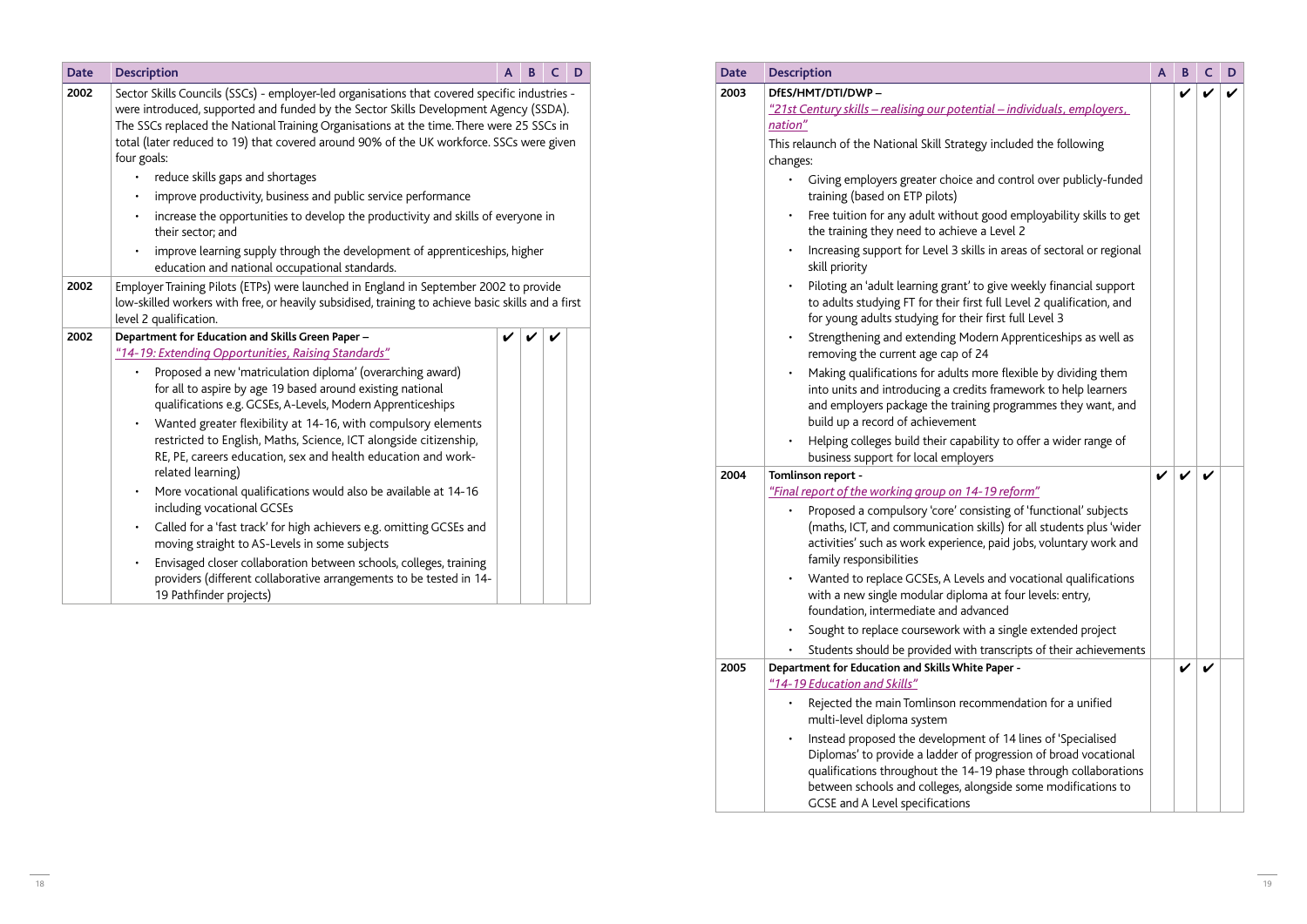| Leitch Review of Skills -<br>"Prosperity for all in the global economy - world class skills"<br>This landmark report called for significant changes to the skills system:<br>Increase adult skills across all levels<br>Route all public funding for adult vocational skills in England<br>through Train to Gain and Learner Accounts by 2010<br>Strengthen employer voice, including the creation of a new<br>'Commission for Employment and Skills'<br>Increase employer engagement and investment in skills and<br>deliver more economically valuable skills through 'reform,<br>relicensing and empowerment' of SSCs<br>Launch a new 'Pledge' for employers to voluntarily commit to<br>$\bullet$<br>train all eligible employees up to Level 2<br>Increase employer investment in Level 3 and 4 qualifications in<br>the workplace by extending Train to Gain<br>Increase cofunded workplace degrees<br>Develop a new universal adult careers service and a network of<br>$\bullet$<br>employer-led Employment and Skills Boards<br>Department for Education and Skills White Paper - | V                                                                                                                     |                                                                                                                                                                                     |
|--------------------------------------------------------------------------------------------------------------------------------------------------------------------------------------------------------------------------------------------------------------------------------------------------------------------------------------------------------------------------------------------------------------------------------------------------------------------------------------------------------------------------------------------------------------------------------------------------------------------------------------------------------------------------------------------------------------------------------------------------------------------------------------------------------------------------------------------------------------------------------------------------------------------------------------------------------------------------------------------------------------------------------------------------------------------------------------------|-----------------------------------------------------------------------------------------------------------------------|-------------------------------------------------------------------------------------------------------------------------------------------------------------------------------------|
|                                                                                                                                                                                                                                                                                                                                                                                                                                                                                                                                                                                                                                                                                                                                                                                                                                                                                                                                                                                                                                                                                            |                                                                                                                       |                                                                                                                                                                                     |
|                                                                                                                                                                                                                                                                                                                                                                                                                                                                                                                                                                                                                                                                                                                                                                                                                                                                                                                                                                                                                                                                                            |                                                                                                                       |                                                                                                                                                                                     |
|                                                                                                                                                                                                                                                                                                                                                                                                                                                                                                                                                                                                                                                                                                                                                                                                                                                                                                                                                                                                                                                                                            |                                                                                                                       |                                                                                                                                                                                     |
|                                                                                                                                                                                                                                                                                                                                                                                                                                                                                                                                                                                                                                                                                                                                                                                                                                                                                                                                                                                                                                                                                            |                                                                                                                       |                                                                                                                                                                                     |
|                                                                                                                                                                                                                                                                                                                                                                                                                                                                                                                                                                                                                                                                                                                                                                                                                                                                                                                                                                                                                                                                                            |                                                                                                                       |                                                                                                                                                                                     |
|                                                                                                                                                                                                                                                                                                                                                                                                                                                                                                                                                                                                                                                                                                                                                                                                                                                                                                                                                                                                                                                                                            |                                                                                                                       |                                                                                                                                                                                     |
|                                                                                                                                                                                                                                                                                                                                                                                                                                                                                                                                                                                                                                                                                                                                                                                                                                                                                                                                                                                                                                                                                            |                                                                                                                       |                                                                                                                                                                                     |
|                                                                                                                                                                                                                                                                                                                                                                                                                                                                                                                                                                                                                                                                                                                                                                                                                                                                                                                                                                                                                                                                                            |                                                                                                                       |                                                                                                                                                                                     |
|                                                                                                                                                                                                                                                                                                                                                                                                                                                                                                                                                                                                                                                                                                                                                                                                                                                                                                                                                                                                                                                                                            |                                                                                                                       |                                                                                                                                                                                     |
|                                                                                                                                                                                                                                                                                                                                                                                                                                                                                                                                                                                                                                                                                                                                                                                                                                                                                                                                                                                                                                                                                            |                                                                                                                       |                                                                                                                                                                                     |
|                                                                                                                                                                                                                                                                                                                                                                                                                                                                                                                                                                                                                                                                                                                                                                                                                                                                                                                                                                                                                                                                                            |                                                                                                                       |                                                                                                                                                                                     |
|                                                                                                                                                                                                                                                                                                                                                                                                                                                                                                                                                                                                                                                                                                                                                                                                                                                                                                                                                                                                                                                                                            | V                                                                                                                     |                                                                                                                                                                                     |
| "Further education: Raising skills, improving life chances"                                                                                                                                                                                                                                                                                                                                                                                                                                                                                                                                                                                                                                                                                                                                                                                                                                                                                                                                                                                                                                |                                                                                                                       |                                                                                                                                                                                     |
| Introduced reforms to "renew the mission of the FE system":                                                                                                                                                                                                                                                                                                                                                                                                                                                                                                                                                                                                                                                                                                                                                                                                                                                                                                                                                                                                                                |                                                                                                                       |                                                                                                                                                                                     |
| FE providers to develop specialisms as well as toughening the<br>$\bullet$<br>criteria for becoming CoVEs                                                                                                                                                                                                                                                                                                                                                                                                                                                                                                                                                                                                                                                                                                                                                                                                                                                                                                                                                                                  |                                                                                                                       |                                                                                                                                                                                     |
| Extending National Skills Academies, including national sector-<br>$\bullet$<br>based networks of providers led by these NSAs                                                                                                                                                                                                                                                                                                                                                                                                                                                                                                                                                                                                                                                                                                                                                                                                                                                                                                                                                              |                                                                                                                       |                                                                                                                                                                                     |
| Strengthening the role of FE colleges in providing HE                                                                                                                                                                                                                                                                                                                                                                                                                                                                                                                                                                                                                                                                                                                                                                                                                                                                                                                                                                                                                                      |                                                                                                                       |                                                                                                                                                                                     |
| Learner Accounts would be trialled to help people gain<br>Level 3 qualifications                                                                                                                                                                                                                                                                                                                                                                                                                                                                                                                                                                                                                                                                                                                                                                                                                                                                                                                                                                                                           |                                                                                                                       |                                                                                                                                                                                     |
| $\bullet$                                                                                                                                                                                                                                                                                                                                                                                                                                                                                                                                                                                                                                                                                                                                                                                                                                                                                                                                                                                                                                                                                  |                                                                                                                       |                                                                                                                                                                                     |
|                                                                                                                                                                                                                                                                                                                                                                                                                                                                                                                                                                                                                                                                                                                                                                                                                                                                                                                                                                                                                                                                                            |                                                                                                                       |                                                                                                                                                                                     |
| Quality Improvement Agency (QIA) would be set up to oversee<br>$\bullet$<br>teaching and learning in FE and implement a new Quality<br>Improvement Strategy as well as a minimum CPD requirement<br>for all staff                                                                                                                                                                                                                                                                                                                                                                                                                                                                                                                                                                                                                                                                                                                                                                                                                                                                          |                                                                                                                       |                                                                                                                                                                                     |
| New delivery models encouraged, such as federations,<br>$\bullet$<br>partnerships and trusts                                                                                                                                                                                                                                                                                                                                                                                                                                                                                                                                                                                                                                                                                                                                                                                                                                                                                                                                                                                               |                                                                                                                       |                                                                                                                                                                                     |
| LSC to strengthen its regional capacity but also streamline its<br>work to reduce burdens on colleges                                                                                                                                                                                                                                                                                                                                                                                                                                                                                                                                                                                                                                                                                                                                                                                                                                                                                                                                                                                      |                                                                                                                       |                                                                                                                                                                                     |
|                                                                                                                                                                                                                                                                                                                                                                                                                                                                                                                                                                                                                                                                                                                                                                                                                                                                                                                                                                                                                                                                                            | New entitlement to training to Level 3 up to age 25<br>Train To Gain would be extended up to Level 3<br>qualification | Train To Gain' launched with the intention of delivering vocational training to employed<br>individuals in the UK, primarily those aged 25+ who did not already have a full Level 2 |

| <b>Date</b> | <b>Description</b>                                                                                                                                                                                                                                    | A | B | C                  | D |
|-------------|-------------------------------------------------------------------------------------------------------------------------------------------------------------------------------------------------------------------------------------------------------|---|---|--------------------|---|
| 2005        | Department for Education and Skills -<br>"Skills: getting on in business, getting on at work"                                                                                                                                                         |   | V |                    |   |
|             | This follow-up to the National Skills Strategy had several 'core strands':                                                                                                                                                                            |   |   |                    |   |
|             | Working in partnership with employers to enhance skills by<br>$\bullet$<br>putting their needs and priorities centre stage through the<br>National Employer Training Programme (which subsequently<br>became Train To Gain)                           |   |   |                    |   |
|             | Giving employers a stronger voice in shaping the supply of<br>$\bullet$<br>training through Sector Skills Agreements, Skills Academies and<br>Regional Skills Partnerships are the key levers                                                         |   |   |                    |   |
|             | Better information and guidance for learners and helping all<br>$\bullet$<br>adults gain the functional skills of literacy, language and numeracy<br>and develop wider employability skills                                                           |   |   |                    |   |
|             | Developing capacity among universities, colleges and training<br>$\bullet$<br>providers to deliver benefits to employers and individuals,<br>including 'greater contestability' to reward those institutions that<br>best meet the needs of customers |   |   |                    |   |
| 2005        | Foster report - "Realising the Potential: the future role of FE colleges"                                                                                                                                                                             |   | V | $\boldsymbol{\nu}$ |   |
|             | Highlighted numerous concerns about FE (lack of clear purpose,<br>insufficient attention to quality, poor national image, not responsive<br>enough to employers and learners). Proposed the following changes to<br>address these issues:             |   |   |                    |   |
|             | Developing financial incentives to steer students onto courses<br>$\bullet$<br>valuable to the economy                                                                                                                                                |   |   |                    |   |
|             | Strengthening learner advocacy at national and local LSC level<br>٠<br>and college level                                                                                                                                                              |   |   |                    |   |
|             | Streamlining qualifications and learning pathways<br>$\bullet$                                                                                                                                                                                        |   |   |                    |   |
|             | Greater collaboration among local providers to ensure they<br>operate in the best interests of learners                                                                                                                                               |   |   |                    |   |
|             | Using specialisation to improve results and value for money<br>$\bullet$<br>through a 'Hub and Spoke' approach to delivery                                                                                                                            |   |   |                    |   |
|             | Less centralisation and moving towards greater self-regulation<br>$\bullet$                                                                                                                                                                           |   |   |                    |   |
|             | Simplified inspection through the merger of the Adult Learning<br>٠<br>Inspectorate and Ofsted                                                                                                                                                        |   |   |                    |   |
|             | An improved inspection methodology that focuses on learner<br>experience, value for money and the coherence of the locality's<br>learning offer and impact                                                                                            |   |   |                    |   |
|             |                                                                                                                                                                                                                                                       |   |   |                    |   |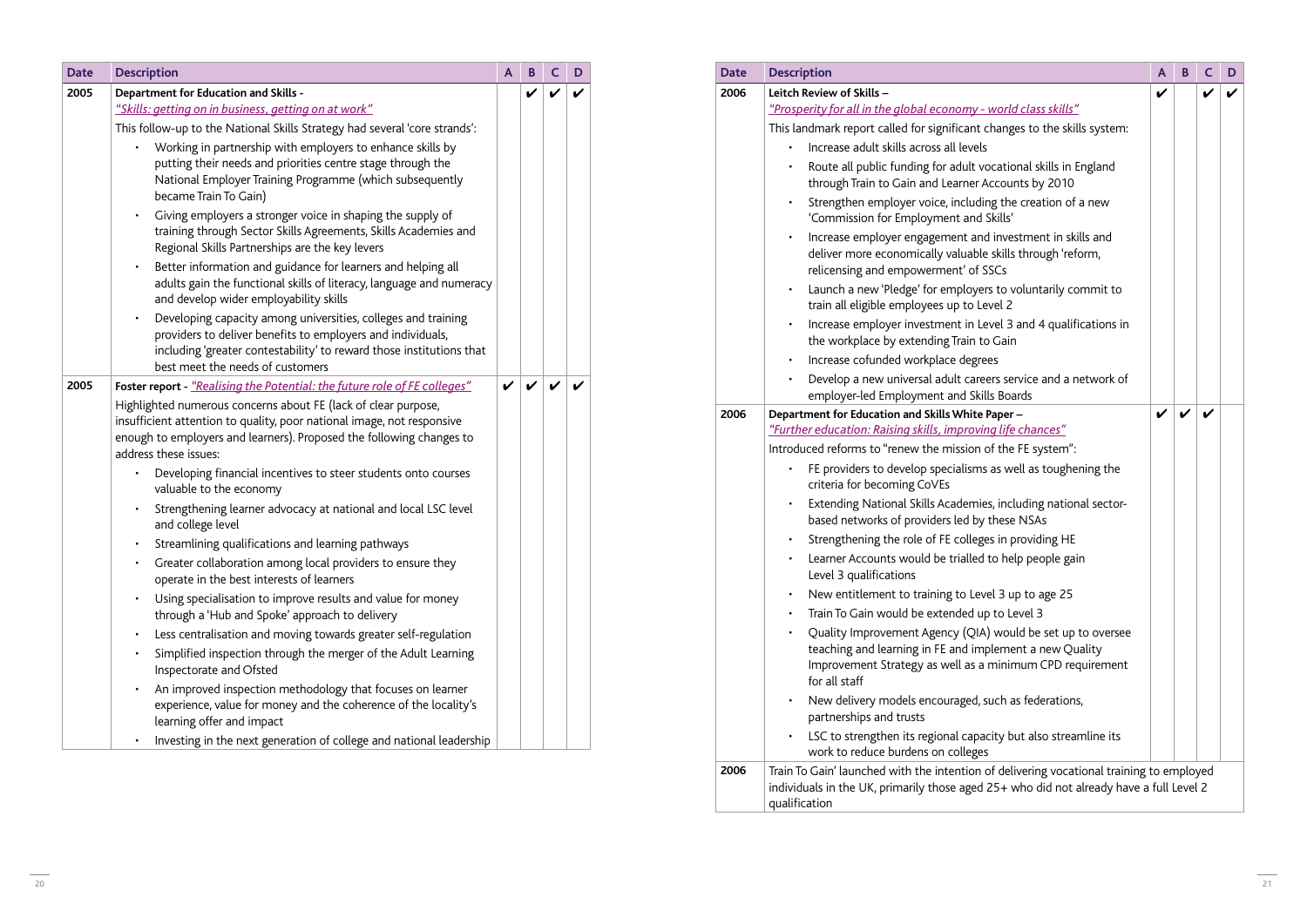| <b>Date</b> | <b>Description</b>                                                                                                                                                                                                                                                                                                                                     | A | B | D |
|-------------|--------------------------------------------------------------------------------------------------------------------------------------------------------------------------------------------------------------------------------------------------------------------------------------------------------------------------------------------------------|---|---|---|
| 2008        | <b>DCSF/DIUS</b> consultation:<br>"Raising expectations: enabling the system to deliver"                                                                                                                                                                                                                                                               |   |   |   |
|             | Following the prior announcement that funding for 16-18 participation<br>would transfer to local authorities, this consultation proposed further<br>changes to the organisations responsible for funding and delivering<br>provision:                                                                                                                  |   |   |   |
|             | Through 'strategic commissioning', local authorities would be<br>expected to cluster together in sub-regional groupings reflecting<br>travel-to-learn patterns to commission provision for young<br>people, with local authorities also having the power to expand<br>strong (and cease weak) 16-18 provision                                          |   |   |   |
|             | A new Young People's Learning Agency (YPLA) would have<br>$\bullet$<br>responsibility for overall budgetary control and for 'securing<br>coherence' if agreements could not be reached locally                                                                                                                                                         |   |   |   |
|             | There would be progressive devolution of power and authority to<br>$\bullet$<br>the sub-regional level                                                                                                                                                                                                                                                 |   |   |   |
|             | A new Skills Funding Agency (SFA) would ensure that public<br>money is routed 'swiftly, efficiently and securely' to FE Colleges<br>and providers following the purchasing decisions of customers<br>(increasingly Train To Gain and Learner Accounts)                                                                                                 |   |   |   |
|             | The SFA would also lead the development and management of<br>the new England-wide 'adult advancement and careers service'                                                                                                                                                                                                                              |   |   |   |
| 2008        | <b>EDUCATION AND SKILLS ACT</b>                                                                                                                                                                                                                                                                                                                        |   |   |   |
|             | Raised the minimum age at which a person can leave education or<br>training to 18 for those born after 1st September 1997, with an interim<br>minimum leaving age of 17 from 2013. Included statutory adult learning<br>entitlements for free education up to Level 2 and for Level 3 for those<br>under the age of 25 (entitlements removed in 2010). |   |   |   |
| 2008        | SSDA was replaced by the UK Commission for Employment and Skills (UKCES) - a non-<br>departmental public body that provided advice on skills and employment policy to the<br>government and devolved administrations.                                                                                                                                  |   |   |   |
| 2008        | The Learning and Skills Improvement Service (LSIS) was formed to combine the Centre for<br>Excellence in Leadership and the Quality Improvement Agency to develop and improve FE<br>and skills provision across the sector.                                                                                                                            |   |   |   |
| 2009        | The Department for Innovation, Universities and Skills becomes<br>the Department for Business, Innovation and Skills.                                                                                                                                                                                                                                  |   |   |   |

| <b>Date</b> | <b>Description</b>                                                                                                                                                                                                                                                                                                                                                                                                                                                                                                                                                                                                                                                                 | A | B | C | D |
|-------------|------------------------------------------------------------------------------------------------------------------------------------------------------------------------------------------------------------------------------------------------------------------------------------------------------------------------------------------------------------------------------------------------------------------------------------------------------------------------------------------------------------------------------------------------------------------------------------------------------------------------------------------------------------------------------------|---|---|---|---|
| 2007        | <b>FURTHER EDUCATION AND TRAINING ACT</b><br>The objective was to improve the responsiveness and quality of the<br>provision of FE and in doing so raise participation in FE and tackle<br>skills gaps:<br>Restructuring the LSC to operate at a regional rather than a<br>local level<br>Expecting the LSC and FE providers to consult with learners<br>and employers when planning their policies<br>Enabling FE colleges to seek ability to award their own                                                                                                                                                                                                                     | V |   |   |   |
|             | foundation degrees<br>Allowing the LSC to intervene in the management of<br>unsatisfactory FE providers in certain circumstances<br>Requiring all principals to achieve a leadership qualification                                                                                                                                                                                                                                                                                                                                                                                                                                                                                 |   |   |   |   |
| 2007        | Department for Education and Skills Green Paper -<br>"Raising Expectations: Staying in education and training post-16"<br>Government announced plans to require all teenagers to remain at<br>school, in a college, in work-based learning or in accredited training<br>provided by an employer up to the age of 18 (planned to come into<br>effect in 2015). Participation had to be full time for young people not in<br>employment for most of the week, and part time for those working more<br>than 20 hours a week.                                                                                                                                                          |   | V | V |   |
| 2007        | The Department of Education and Skills becomes the Department of Children, Schools and<br>Families (DCSF) and the Department of Innovation, Universities and Skills (DIUS).                                                                                                                                                                                                                                                                                                                                                                                                                                                                                                        |   |   |   |   |
| 2008        | <b>DCSF/DIUS-</b><br>"World-Class Apprenticeships: Unlocking Talent, Building Skills for All"<br>A new National Apprenticeships Service (within the SFA) would<br>take end-to-end responsibility for delivering, coordinating and<br>promoting the apprenticeships programme in England (including<br>the National Employer Service for large employers)<br>National completion certificates would be issued to apprentices<br>$\bullet$<br>at the end of their training<br>'Apprenticeship Agreements' would clarify employer and<br>apprentice expectations<br>More flexibility introduced within apprenticeship frameworks<br>Created public sector targets for apprenticeships | V | V |   | V |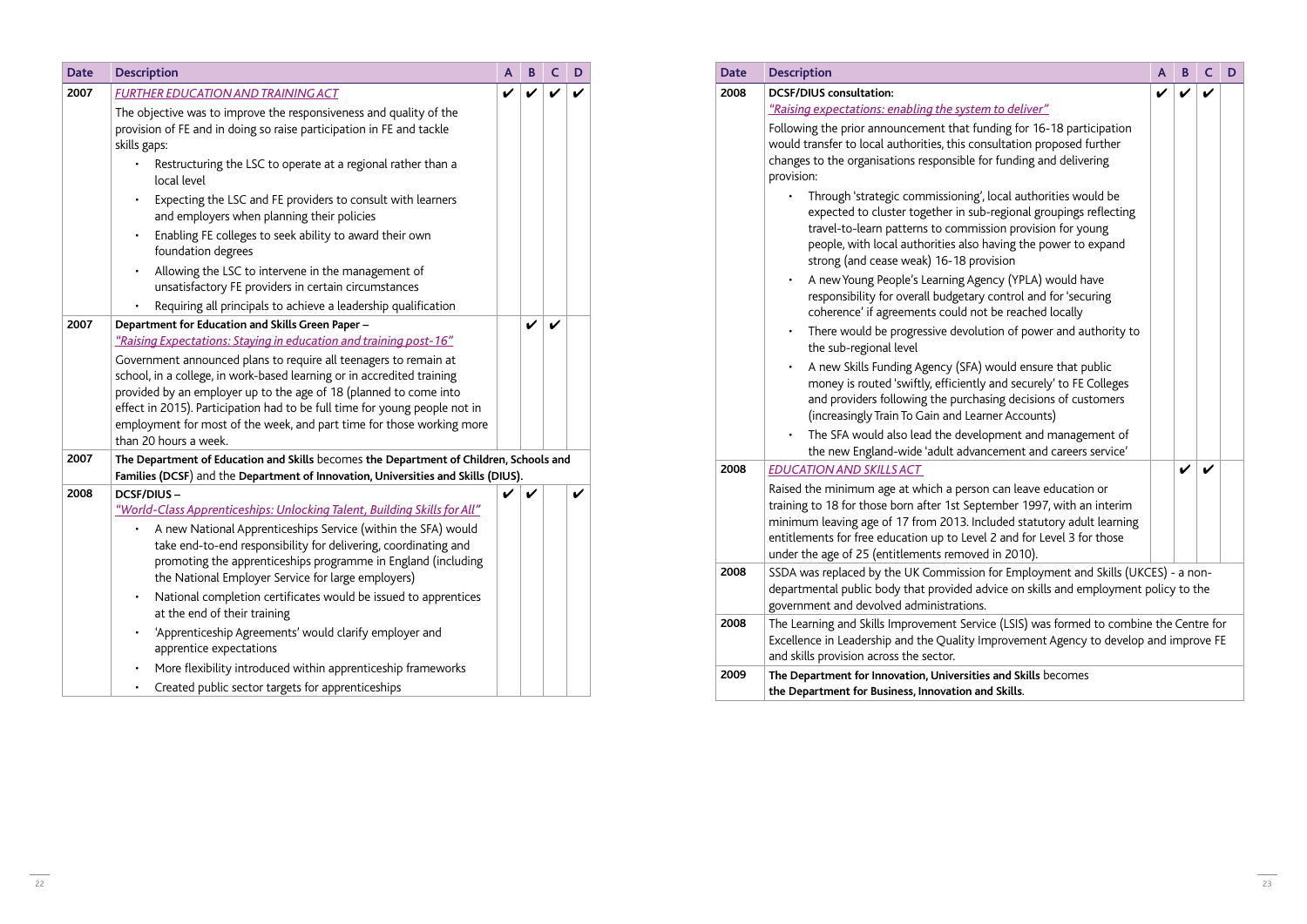| <b>Date</b> | <b>Description</b>                                                                                                                                                                                                                   | A | B | C | D |
|-------------|--------------------------------------------------------------------------------------------------------------------------------------------------------------------------------------------------------------------------------------|---|---|---|---|
| 2011        | Wolf Review - "Review of Vocational Education"                                                                                                                                                                                       |   |   |   |   |
|             | In this report commissioned by the DfE, Professor Alison Wolf proposed<br>some major changes to vocational education and 16-19 provision more<br>broadly:                                                                            |   |   |   |   |
|             | Funding should be on a per-student basis post-16 (bringing it into<br>$\bullet$<br>line with pre-16 education)                                                                                                                       |   |   |   |   |
|             | Institutions should provide coherent 'study programmes' for<br>$\bullet$<br>16 to 19-year-olds rather than being funded on the basis of<br>individual qualifications                                                                 |   |   |   |   |
|             | English and maths should be a required component of study<br>$\bullet$<br>programmes for those who did not pass their GCSEs in these<br>subjects                                                                                     |   |   |   |   |
|             | Poor-quality qualifications should be stripped out of performance<br>$\bullet$<br>tables for schools and colleges                                                                                                                    |   |   |   |   |
|             | Accountability system should also be changed to remove perverse<br>$\bullet$<br>incentives (e.g. schools and colleges steering young people into<br>'easy' qualifications that do not offer progression)                             |   |   |   |   |
|             | Subsidies for employers to take on apprentices and provide<br>$\bullet$<br>greater access to the workplace for 16-18 year olds                                                                                                       |   |   |   |   |
| 2011        | Department for Business, Innovation and Skills -<br>"New challenges new chances: Further education and skills reform plan<br>- Building a World Class Skills System"                                                                 | V |   |   |   |
|             | New National Careers Service to be launched in 2012                                                                                                                                                                                  |   |   |   |   |
|             | Proposed an independent commission on adult education and<br>$\bullet$<br>vocational pedagogy                                                                                                                                        |   |   |   |   |
|             | New roles for governors working closely with other post-14<br>$\bullet$<br>educational providers and local stakeholders such as local<br>authorities and LEPs to develop delivery models that meet the<br>needs of their communities |   |   |   |   |
|             | Confirmed plans to scale back or cut funding for numerous bodies<br>$\bullet$<br>including LSIS, the UKCES and Ufi/Learndirect                                                                                                       |   |   |   |   |

| <b>Date</b> | <b>Description</b>                                                                                                                     | A | B            | C | D |
|-------------|----------------------------------------------------------------------------------------------------------------------------------------|---|--------------|---|---|
| 2009        | Department for Business, Innovation and Skills White Paper -                                                                           |   | V            |   |   |
|             | "Skills for Growth"                                                                                                                    |   |              |   |   |
|             | Updated the 2003 Skills Strategy (21st Century Skills - Realising                                                                      |   |              |   |   |
|             | our Potential) and responded to various UK Commission for<br>Employment and Skills (UKCES) policy documents                            |   |              |   |   |
|             | Called for the creation of a new 'technician class', with 75% of                                                                       |   |              |   |   |
|             | the 18-30 age cohort to either be going through higher education<br>or an apprenticeship or technician training (at Level 3 and above) |   |              |   |   |
|             | Proposed a new 'traffic light' based Performance Management                                                                            |   |              |   |   |
|             | System for FE that moved beyond qualification achievement to                                                                           |   |              |   |   |
|             | cover student satisfaction, completion rates, inspection reports<br>and labour market outcomes at the level of individual courses      |   |              |   |   |
| 2009        | APPRENTICESHIPS, SKILLS, CHILDREN AND LEARNERS ACT                                                                                     |   |              |   |   |
|             | Provides for a statutory framework for apprenticeships and                                                                             |   |              |   |   |
|             | created a right to an apprenticeship for suitably qualified 16 to<br>18-year-olds                                                      |   |              |   |   |
|             | Dissolved the Learning and Skills Council and replaced it with the<br>YPLA, local authorities and the SFA                              |   |              |   |   |
|             | Transferred the responsibility for funding education and training<br>٠<br>for 16-18-year-olds to local authorities                     |   |              |   |   |
|             | Created Ofqual as the new regulatory body for qualifications                                                                           |   |              |   |   |
|             | Formed legal basis for the separate designation of sixth form<br>$\bullet$<br>college corporations                                     |   |              |   |   |
| 2010        | The Department for Children, Schools and Families becomes                                                                              |   |              |   |   |
|             | the Department for Education.                                                                                                          |   |              |   |   |
| 2010        | Department for Business, Innovation and Skills -                                                                                       |   | $\checkmark$ |   |   |
|             | "Skills for sustainable growth"                                                                                                        |   |              |   |   |
|             | Train To Gain closed down and replaced by some co-funding at<br>Level 2 for SMEs                                                       |   |              |   |   |
|             | Only basic skills and first Level 2 and 3 qualifications to be fully<br>funded from 2013/14                                            |   |              |   |   |
|             | New loans (based on HE student loans already available) intended<br>to fund courses at Level 3 and 4                                   |   |              |   |   |
|             | Adult apprenticeships expanded and Level 3 was now the goal for<br>learners and employers with progression available up to Level 4     |   |              |   |   |
|             | Every adult to be offered a 'Lifelong Learning Account' to provide<br>access to the new FE loans and other forms of financial support  |   |              |   |   |
|             | A new all-age careers service would provide clear and transparent<br>information to all learners                                       |   |              |   |   |
|             | Support for the development of leadership and management<br>skills, particularly in SMEs                                               |   |              |   |   |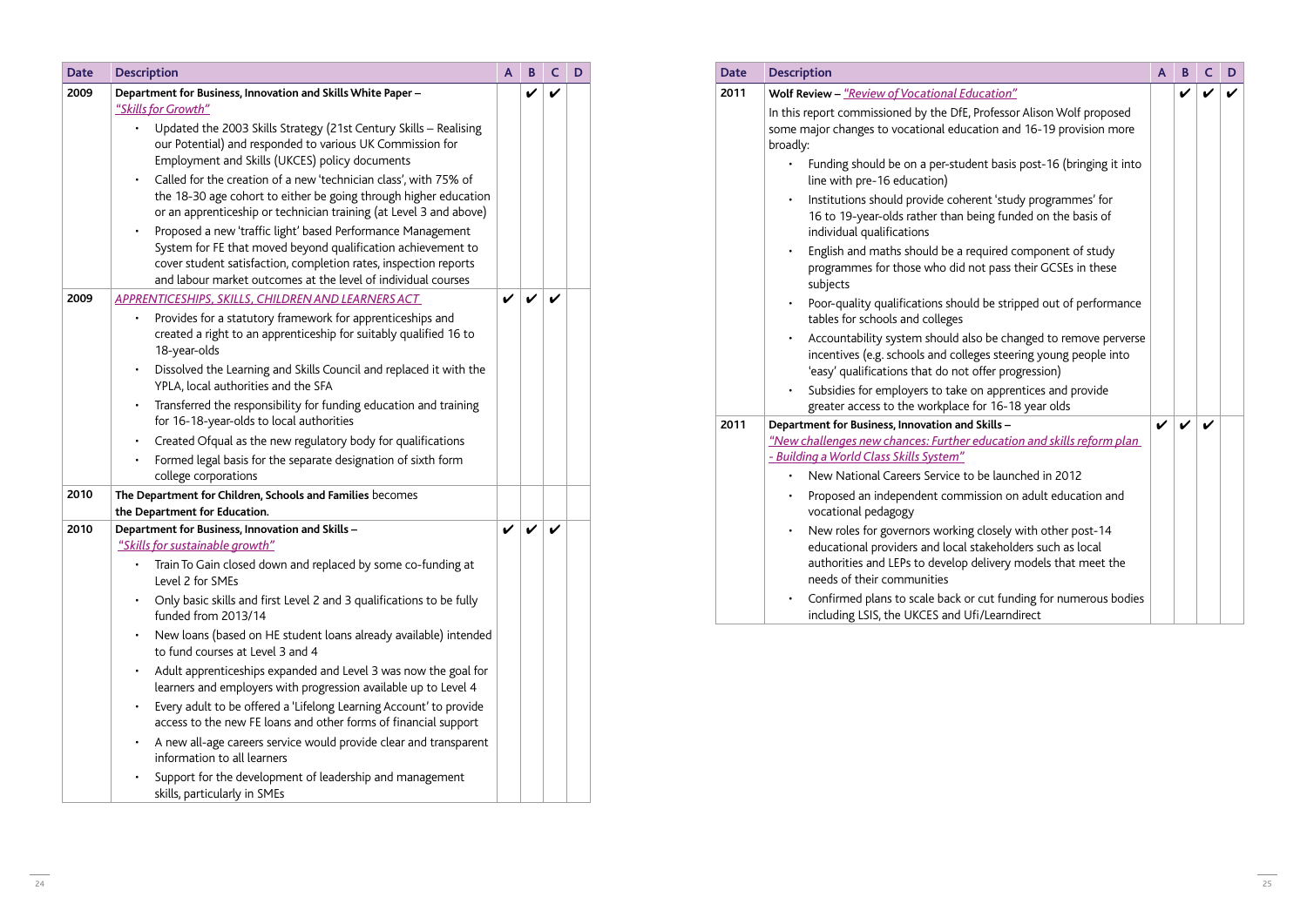| <b>Date</b> | <b>Description</b>                                                                                                                                                                                                                                    | A | B | C | D |
|-------------|-------------------------------------------------------------------------------------------------------------------------------------------------------------------------------------------------------------------------------------------------------|---|---|---|---|
| 2012        | Department for Business, Innovation and Skills -                                                                                                                                                                                                      |   |   |   |   |
|             | "The Richard Review of apprenticeships"                                                                                                                                                                                                               |   |   |   |   |
|             | This government-commissioned review outlined a new vision for<br>apprenticeships in England:                                                                                                                                                          |   |   |   |   |
|             | Apprenticeships should be targeted only at those who are new<br>to a job or role that requires 'sustained and substantial training'                                                                                                                   |   |   |   |   |
|             | 'End-point assessment' should replace continuous ongoing<br>٠<br>assessment to ensure that the focus is on the outcome of an<br>apprenticeship (what the apprentice can do when they complete<br>their training)                                      |   |   |   |   |
|             | Assessment must be independent i.e. not influenced by any<br>٠<br>financial incentives                                                                                                                                                                |   |   |   |   |
|             | Recognised industry standards should form the basis of<br>٠<br>every apprenticeship                                                                                                                                                                   |   |   |   |   |
|             | All apprentices should reach a good level in English and maths<br>before they can complete their apprenticeship                                                                                                                                       |   |   |   |   |
|             | The purchasing power for investing in apprenticeship training<br>$\bullet$<br>should lie with the employer                                                                                                                                            |   |   |   |   |
|             | Employers and government should be jointly responsible for<br>safeguarding quality                                                                                                                                                                    |   |   |   |   |
| 2013        | Commission on Adult Vocational Teaching and Learning - "It's all about<br>work"                                                                                                                                                                       |   | V |   |   |
|             | This review by Frank McLoughlin recommended that vocational teaching<br>and learning for adults had to have a 'clear line of sight to work' if it was<br>to help individuals, businesses and communities, and put forward the<br>following proposals: |   |   |   |   |
|             | The vocational education and training system should be a 'two-<br>way street' based on genuine collaboration between colleges,<br>training providers and employers                                                                                    |   |   |   |   |
|             | Every vocational curriculum area in a college or training provider<br>٠<br>should have at least one employer sponsor                                                                                                                                  |   |   |   |   |
|             | Updating occupational expertise should be a priority for<br>٠<br>vocational teachers and trainers                                                                                                                                                     |   |   |   |   |
|             | A new scheme called 'Teach Too' should enable working people<br>٠<br>to teach their occupation a few hours a week                                                                                                                                     |   |   |   |   |
|             | A 'core and tailored' approach to vocational qualifications<br>(a nationally specified core, and a tailored element to meet<br>local demand) would give employers real influence in shaping<br>programmes                                             |   |   |   |   |

|                                                                                                                                                  | A | B.                         | $\mathsf{C}$               | D |
|--------------------------------------------------------------------------------------------------------------------------------------------------|---|----------------------------|----------------------------|---|
| ills –                                                                                                                                           |   | $\boldsymbol{\mathcal{U}}$ | $\boldsymbol{\mathcal{U}}$ |   |
| tlined a new vision for                                                                                                                          |   |                            |                            |   |
| only at those who are new<br>ned and substantial training'<br>ace continuous ongoing<br>s is on the outcome of an<br>e can do when they complete |   |                            |                            |   |
| e. not influenced by any.                                                                                                                        |   |                            |                            |   |
| uld form the basis of                                                                                                                            |   |                            |                            |   |
| I level in English and maths<br>renticeship<br>in apprenticeship training                                                                        |   |                            |                            |   |
| be jointly responsible for                                                                                                                       |   |                            |                            |   |
| d Learning - <u>"/t's all about</u>                                                                                                              |   |                            |                            |   |
| nded that vocational teaching<br>line of sight to work' if it was<br>nities, and put forward the                                                 |   |                            |                            |   |
| ing system should be a 'two-<br>oration between colleges,                                                                                        |   |                            |                            |   |
| a college or training provider<br>sponsor<br>ould be a priority for                                                                              |   |                            |                            |   |
| ould enable working people<br>urs a week<br>cational qualifications<br>ailored element to meet<br>rs real influence in shaping                   |   |                            |                            |   |

| <b>Date</b> | <b>Description</b>                                                                                                                                      | A | B | C | D |
|-------------|---------------------------------------------------------------------------------------------------------------------------------------------------------|---|---|---|---|
| 2011        | <b>EDUCATION ACT</b>                                                                                                                                    | V | ✔ |   |   |
|             | YPLA to be abolished and its functions and duties transferred to<br>the DfE                                                                             |   |   |   |   |
|             | SFA to prioritise funding apprenticeships for certain groups (e.g.<br>16 to 18-year-olds, care leavers, young learners with disabilities)               |   |   |   |   |
|             | Colleges now allowed to borrow money to run their provision<br>without having to first gain permission from a national agency or<br>local authority     |   |   |   |   |
|             | Removal of the duty on post-16 providers to "promote the<br>economic and social wellbeing of an area"                                                   |   |   |   |   |
|             | Removal of the need for post-16 governing bodies to have regard<br>$\bullet$<br>to possible future staff and students when arranging<br>their provision |   |   |   |   |
|             | DfE given the power to intervene directly in providers deemed to<br>be 'failing' or mismanaged                                                          |   |   |   |   |
| 2012        | Lingfield report-                                                                                                                                       |   | V |   |   |
|             | "Professionalism in further education: Final report of the independent                                                                                  |   |   |   |   |
|             | review"                                                                                                                                                 |   |   |   |   |
|             | The final report from Lord Lingfield's independent review made<br>recommendations on the professionalism of teaching staff in the FE sector:            |   |   |   |   |
|             | Vocational role of FE should be regarded as having primacy over<br>community learning                                                                   |   |   |   |   |
|             | Power over professional standards should be placed in the hands<br>of employers and Ofsted to ensure that training and CPD is of a<br>suitable standard |   |   |   |   |
|             | The profession should also be deregulated as it should be up<br>to employers to decide what is appropriate for their staff and<br>organisation          |   |   |   |   |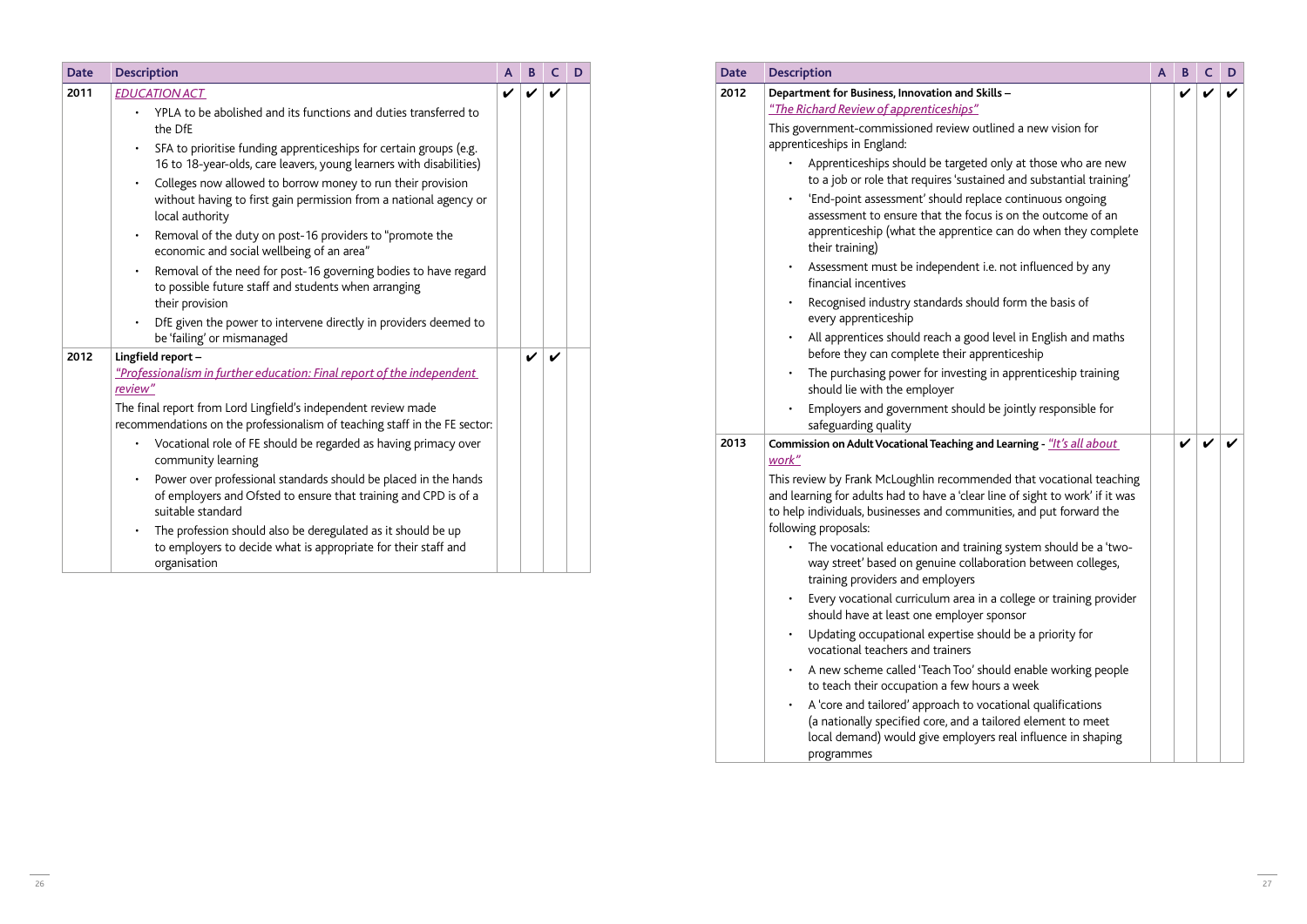| <b>Date</b> | <b>Description</b>                                                                                                                                                                                                                                                                                                                                                     | A | B | C | D |
|-------------|------------------------------------------------------------------------------------------------------------------------------------------------------------------------------------------------------------------------------------------------------------------------------------------------------------------------------------------------------------------------|---|---|---|---|
| 2015        | Department for Education and the Department for Business, Innovation<br>and Skills - "Reviewing Post-16 Education and Training Institutions"                                                                                                                                                                                                                           | V |   | V |   |
|             | To reflect the declining 16-19 population and government's desire to<br>reduce spending, a programme of 'area-based reviews' was announced.<br>The aim was to ensure each area had the right capacity in 16-19<br>provision to meet the needs of students and employers, with the end goal<br>of having 'fewer, often larger, more resilient and efficient providers'. |   |   |   |   |
| 2015        | Department for Business, Innovation and Skills -<br>"English Apprenticeships: Our 2020 vision"                                                                                                                                                                                                                                                                         | V |   |   |   |
|             | This strategy document outlined the government's plans for improving<br>the quality and quantity of apprenticeships to reach a target of 3 million<br>apprenticeship starts by 2020:                                                                                                                                                                                   |   |   |   |   |
|             | Apprenticeships would be available to learners of all ages across<br>all sectors of the economy                                                                                                                                                                                                                                                                        |   |   |   |   |
|             | A new Digital Apprenticeships Service for employers (rolled out<br>in 2016) would allow them to select an apprenticeship, choose a<br>training provider and pay for the training                                                                                                                                                                                       |   |   |   |   |
|             | Statutory targets of 2.3% for public sector bodies with a<br>workforce of 250 or more in England would be introduced to<br>make sure they employ their fair share of apprentices                                                                                                                                                                                       |   |   |   |   |
|             | The new 'Institute for Apprenticeships' (IfA) would oversee the<br>$\bullet$<br>design and delivery of apprenticeships                                                                                                                                                                                                                                                 |   |   |   |   |
|             | Funding for apprenticeships would be placed on a sustainable<br>footing through a levy on employers set at 0.5% of an employer's<br>pay bill over £3 million                                                                                                                                                                                                           |   |   |   |   |
| 2016        | The Department for Business, Innovation and Skills becomes the Department for Business,<br><b>Energy and Industrial Strategy.</b>                                                                                                                                                                                                                                      |   |   |   |   |

| <b>Date</b> | <b>Description</b>                                                                                                                                                                                                                                                                                               | A | B | C | D |
|-------------|------------------------------------------------------------------------------------------------------------------------------------------------------------------------------------------------------------------------------------------------------------------------------------------------------------------|---|---|---|---|
| 2013        | Department for Business, Innovation and Skills -<br>"Rigour and Responsiveness in Skills"                                                                                                                                                                                                                        |   | V |   |   |
|             | Professionalism of FE would be raised by a new FE Guild and the<br>introduction of 'Chartered Status' for providers                                                                                                                                                                                              |   |   |   |   |
|             | If a college fell below minimum performance standards, a new<br>$\bullet$<br>'FE Commissioner' would review the situation and then advise<br>ministers on what interventions were required (e.g. the new<br>'administered status')                                                                               |   |   |   |   |
|             | Reaffirmed the 'employer-led' agenda for apprenticeships<br>$\bullet$                                                                                                                                                                                                                                            |   |   |   |   |
|             | Created a new Traineeship programme for young people aged 16<br>$\bullet$<br>to 24 who have little or no experience of seeking or being in work                                                                                                                                                                  |   |   |   |   |
|             | Outlined plans for two types of Level 3 vocational qualifications<br>$\bullet$<br>for 16 to 19-year-olds: Applied General Qualifications and<br>Occupational Qualifications                                                                                                                                      |   |   |   |   |
|             | SFA would remove public funding for vocational qualifications<br>$\bullet$<br>with low levels of usage                                                                                                                                                                                                           |   |   |   |   |
|             | Confirmation of a more streamlined funding system for adult skills<br>$\bullet$                                                                                                                                                                                                                                  |   |   |   |   |
| 2013        | Department for Business, Innovation and Skills -<br>"The future of apprenticeships in England: implementation plan"                                                                                                                                                                                              |   | V | V |   |
|             | Confirmation of the main aspects of the new apprenticeship system,<br>including the rollout of 'trailblazer' projects to write the new employer-<br>designed standards, independent end-point assessment, grading for<br>apprenticeships and withdrawing all existing 'apprenticeship frameworks'<br>by 2017/18. |   |   |   |   |
| 2013        | <b>UKCES</b> - "Review of Adult Vocational Qualifications In England"                                                                                                                                                                                                                                            | V |   |   | V |
|             | This review led by Nigel Whitehead wanted to ensure vocational<br>qualifications were 'rigorous, relevant and recognised':                                                                                                                                                                                       |   |   |   |   |
|             | Ofqual should require new vocational qualifications to be<br>developed in partnership with employers                                                                                                                                                                                                             |   |   |   |   |
|             | Awarding organisations should require training providers to<br>$\bullet$<br>engage with local employers                                                                                                                                                                                                          |   |   |   |   |
|             | New design principles would help promote a clear identity for<br>$\bullet$<br>vocational qualifications                                                                                                                                                                                                          |   |   |   |   |
| 2013        | LSIS is closed down and replaced by the Education and Training Foundation<br>(ETF - formerly the FE Guild)                                                                                                                                                                                                       |   |   |   |   |
| 2014        | The Further Education Trust for Leadership (FETL) - an independent think tank that aimed to<br>strengthen and develop the leadership of thinking about the FE system - is established as a<br>charity.                                                                                                           |   |   |   |   |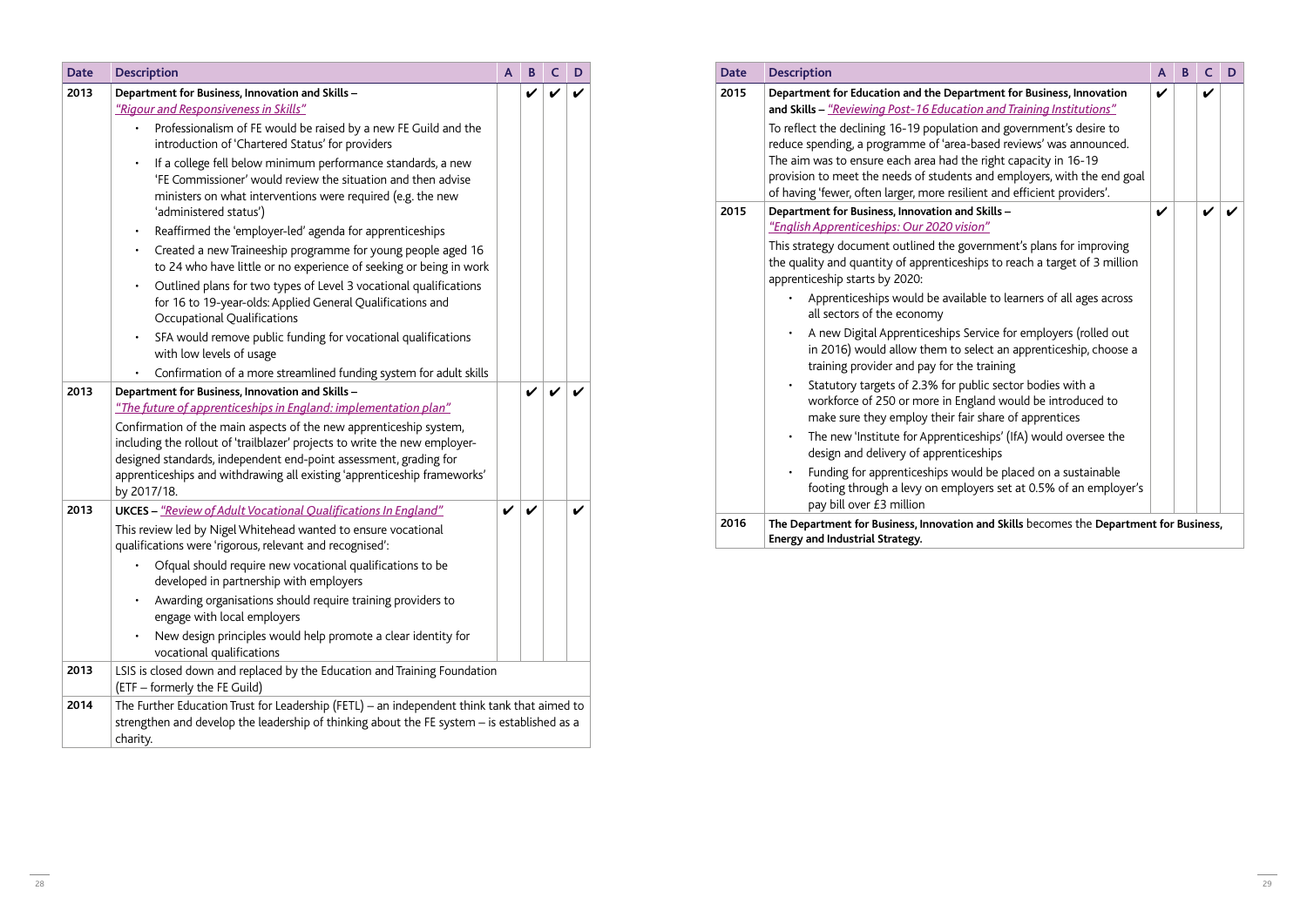| <b>Date</b> | <b>Description</b>                                                                                                                                                                                                                                                                                               | A | B | C | D |
|-------------|------------------------------------------------------------------------------------------------------------------------------------------------------------------------------------------------------------------------------------------------------------------------------------------------------------------|---|---|---|---|
| 2019        | Dr Philip Augar-<br>"Independent panel report to the Review of Post-18 Education and<br><b>Funding"</b>                                                                                                                                                                                                          |   |   | V |   |
|             | This independent submission to the government's review of post-18<br>education called for a major overhaul of the structure and funding system<br>for HE and FE, including:                                                                                                                                      |   |   |   |   |
|             | Rationalising the FE college 'network'<br>$\bullet$                                                                                                                                                                                                                                                              |   |   |   |   |
|             | Dedicated capital investment of £1 billion for colleges<br>٠                                                                                                                                                                                                                                                     |   |   |   |   |
|             | A first free full level 2 and 3 qualification for all learners<br>٠                                                                                                                                                                                                                                              |   |   |   |   |
|             | Reversing the cut to core funding for 18-year-old learners<br>$\bullet$                                                                                                                                                                                                                                          |   |   |   |   |
|             | Simplifying the ESFA funding rules<br>$\bullet$                                                                                                                                                                                                                                                                  |   |   |   |   |
|             | Providing an indicative adult education budget (AEB) over several<br>$\bullet$<br>years rather than using annual allocations                                                                                                                                                                                     |   |   |   |   |
|             | Investing in the FE workforce as a 'priority'                                                                                                                                                                                                                                                                    |   |   |   |   |
|             | Giving FE colleges a protected title like that afforded to<br>$\bullet$<br>universities                                                                                                                                                                                                                          |   |   |   |   |
|             | Introducing maintenance support for level 4 and 5 qualifications                                                                                                                                                                                                                                                 |   |   |   |   |
| 2020        | Authority to allow them to make decisions about the allocation of the AEB to support the<br>needs of residents aged 19+ and local economic priorities.<br>Following the Augar Review, the government announced a new 'Lifetime Skills Guarantee'                                                                 |   |   |   |   |
|             | to give adults without a full Level 3 qualification the chance to take free college courses<br>valued by employers. In addition, a new entitlement to flexible loans would allow courses to<br>be taken in segments to boost opportunities to retrain.                                                           |   |   |   |   |
| 2020        | Independent Commission on the College of the Future - final report                                                                                                                                                                                                                                               |   |   |   |   |
|             | This UK-wide report, which followed an 18-month consultation, called for<br>long-term education and skills reforms and extra investment to address<br>current and future skills gaps and transform life chances for every adult,<br>including:<br>Providing grants and loans that allow college students to live |   |   |   |   |
|             | well whilst studying to bring down barriers many adults face to<br>further study and training, particularly those on low incomes, in<br>precarious employment, and for those who require retraining or<br>upskilling opportunities                                                                               |   |   |   |   |
|             | Establishing a new service through 'college-employer hubs' to<br>٠<br>give businesses a one-stop shop for upskilling current employees,<br>finding the skilled workers they need and supporting innovation                                                                                                       |   |   |   |   |
|             | Rebalancing and integrating the whole post-16 education and<br>$\bullet$                                                                                                                                                                                                                                         |   |   |   |   |
| 2019        | skills system in each nation with a 10-year strategy for how<br>colleges can deliver what each nation needs and redressing<br>funding inequity<br>where it exists                                                                                                                                                |   |   |   |   |

| <b>Date</b> | <b>Description</b>                                                                                                                                                                                                                                                                                                                                                           | A | B | C | D |
|-------------|------------------------------------------------------------------------------------------------------------------------------------------------------------------------------------------------------------------------------------------------------------------------------------------------------------------------------------------------------------------------------|---|---|---|---|
| 2016        | Lord Sainsbury - "Report of the Independent Panel on Technical                                                                                                                                                                                                                                                                                                               | V |   |   | V |
|             | <b>Education"</b>                                                                                                                                                                                                                                                                                                                                                            |   |   |   |   |
|             | This report from an independent panel led by Lord Sainsbury called for a<br>new approach to technical education:                                                                                                                                                                                                                                                             |   |   |   |   |
|             | The technical pathway for learners should consist of an<br>employment-based (apprenticeship) and college-based training<br>route, with the latter requiring 'a high-quality, structured work<br>placement'                                                                                                                                                                   |   |   |   |   |
|             | A single framework of standards should cover both<br>$\bullet$<br>apprenticeships and college-based provision                                                                                                                                                                                                                                                                |   |   |   |   |
|             | A common framework of 15 routes should be established which<br>encompasses all employment-based and college-based technical<br>education at levels 2 to 5                                                                                                                                                                                                                    |   |   |   |   |
|             | The remit of the IfA should be expanded to encompass technical<br>$\bullet$<br>education at levels 2-5                                                                                                                                                                                                                                                                       |   |   |   |   |
|             | Technical qualifications at levels 2 and 3 should be offered and<br>awarded by a single body or consortium under a fixed-term<br>licence, with the IfA maintaining a register of qualifications at<br>levels 4 and 5                                                                                                                                                         |   |   |   |   |
|             | Alongside the publication of the Sainsbury Review, the government<br>published their 'Post-16 skills plan' that promised to deliver the<br>recommendations in the Sainsbury review.                                                                                                                                                                                          |   |   |   |   |
| 2017        | The UKCES was closed following the earlier withdrawal of government<br>funding for its work.                                                                                                                                                                                                                                                                                 |   |   |   |   |
| 2017        | The IfA formally became operational alongside the new apprenticeship<br>levy in April 2017.                                                                                                                                                                                                                                                                                  |   |   |   |   |
| 2017        | <b>TECHNICAL AND FURTHER EDUCATION ACT</b>                                                                                                                                                                                                                                                                                                                                   |   |   |   |   |
|             | Introduced an insolvency regime for FE and Sixth Form Colleges,<br>meaning that suitable protections would be available for students<br>to minimise or avoid disruption to their studies should their<br>college be affected                                                                                                                                                 |   |   |   |   |
|             | Extended the remit of the IfA to cover college-based technical<br>$\bullet$<br>education in addition to apprenticeships from 2018 onwards (IfA<br>was also renamed as the "Institute for Apprenticeships and<br>Technical Education")                                                                                                                                        |   |   |   |   |
| 2017        | The Education Funding Agency and SFA were merged to create the Education and Skills<br>Funding Agency (ESFA) that sits within the Department for Education.                                                                                                                                                                                                                  |   |   |   |   |
| 2017        | Plans for establishing 'Institutes of Technology' were published by the DfE, with applicants<br>able to bid into a £170 million fund to 'establish high quality and prestigious institutions<br>which specialise in delivering the higher-level technical skills that employers need across all<br>regions of England'. The first 12 successful bids were announced in 2019. |   |   |   |   |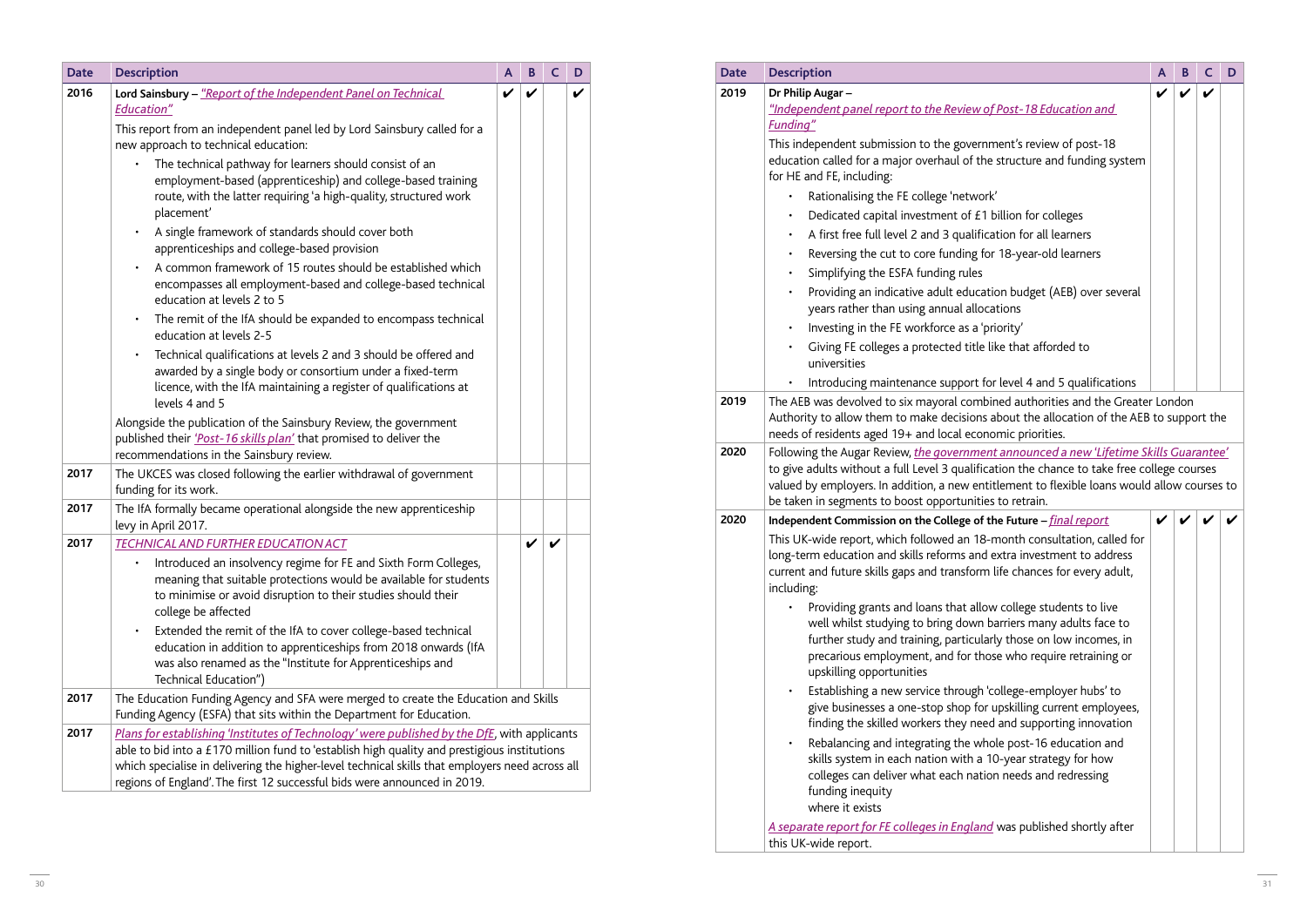Bailey, B., and Unwin, L. 2014. 'Continuity and Change in English Further Education: A Century of Voluntarism and Permissive Adaptability?', *British Journal of Educational Studies*, Vol. 62, No. 4, 449-464.

Bash, L. and Coulby, D (eds.) 1989. *The Education Reform Act: competition and control*, London: Cassell.

Cumberford, A., and Little, P. 2020. *The Cumberford-Little Report – One Tertiary System: Agile, Collaborative, Inclusive*, Glasgow: City of Glasgow College/Edinburgh: City of Edinburgh College.

Denham, J. 2015. *Employer support for Higher Level Skills*, London: LSE Institute of Public Affairs.

Higham, J., and Yeoman, D. 2007. 'Policy memory and policy amnesia in 14-19 education: learning from the past?', in D. Raffe and K. Spurs (eds.), *Policy-making and Policy Learning in 14-19 Education, London: Institute of Education*, Bedford Way Papers, 33-60.

Independent Commission on the College of the Future. 2020. *The English College of the Future – a Nations-Specific Report*, London: ICCF.

Keep, E. 2006. 'State Control of the English VET System – Playing with the Biggest Trainset in the World', *Journal of Vocational Education and Training*, Vol. 58, No. 1, 47-64.

Keep, E. 2009. 'The limits of the possible: shaping the learning and skills landscape through a shared policy narrative', *SKOPE Research Paper* No. 86, Cardiff: Cardiff University, SKOPE.

Keep, E. 2015. *Unlocking workplace skills: what is the role of employers?* CIPD Policy Report, London: Chartered Institute of Personnel and Development.

**REFERENCES** Trow, M. 2007. 'Reflections on the Transition from Elite to Mass to Universal Access: Forms and Phases of Higher Education in Modern Societies since WWII', in J.J.F. Forest and P.G. Altback (eds.), *International Handbook of Higher Education*, Dordrecht: Springer, 243-280.

Keep, E. 2018. 'Scripting the future – exploring the potential strategic leadership responses to the marketization of English FE and vocational Provision', *FETL Monograph*, London: Further Education Trust for Leadership.

Keep, E. forthcoming. 'Employers, the ghost at the feast', *Comparative Journal of Education and Work*.

Lumby, J., and Foskett, N. 2007. 'Turbulence masquerading as change: exploring 14-19 policy', in D. Raffe and K. Spurs (eds.), *Policy-making and Policy Learning in 14-19 Education*, London: Institute of Education, Bedford Way Papers, 86-102.

Lyons, H., Taylor, A., and Green, A. 2020. *Rising to the UK's Skills Challenges*, London: Industrial Strategy Council.

Mason, G. forthcoming. 'Higher Education, Initial Vocational Education and Training and Continuing Education and Training: Where Should the Balance Lie?', *Comparative Journal of Education and Work*.

Morgan, C. 2020. 'No Strings Attached – how community-led devolution would transform England's skills system', Tetbury: Further Education Trust for Leadership

Norris, E., and Adam, R. 2017. *All Change – Why Britain is so prone to policy reinvention and what can be done about it*, London: Institute for Government.

Shattock, M. and Horvath, A. 2020. The Governance of British Higher Education – *The Impact of Governmental, Financial and Market Pressures*, London: Bloomsbury.

This work is licensed under the Creative Commons Attribution-NonCommercial-ShareAlike 4.0 International (CC BY-NC-SA 4.0) License. To view a copy of the license, visit http://creativecommons.org/licenses/by-nc-sa/4.0/

To cite this paper:

FETL (Further Education Trust for Leadership). 2021. *Honourable Histories. From Local Management Of Colleges via Incorporation to NOW: 30 Years of changes and impacts in Further Education 1991-2021.* FETL.